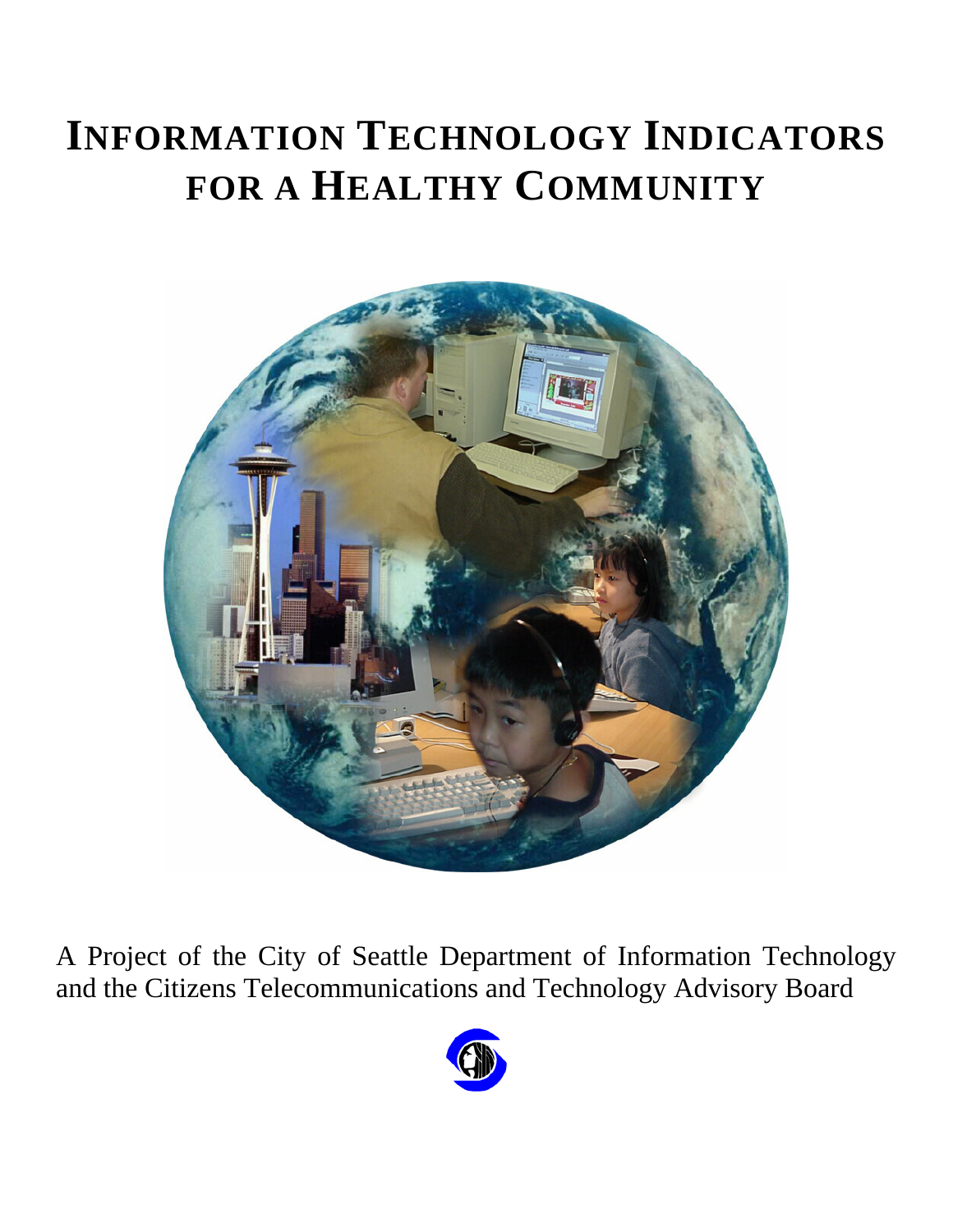# **CREDITS**

### **CITY OF SEATTLE DEPARTMENT OF INFORMATION TECHNOLOGY**

| <b>MARTY CHAKOIAN</b> | CHIEF TECHNOLOGY OFFICER                                         |
|-----------------------|------------------------------------------------------------------|
| RONA ZEVIN            | DIRECTOR OF INTERACTIVE MEDIA                                    |
| <b>MATT LAMPE</b>     | DIRECTOR OF STRATEGIC PLANNING AND POLICY                        |
| DAVID KEYES           | <b>COMMUNITY TECHNOLOGY PLANNER - INDICATORS PROJECT MANAGER</b> |

| DAVID <b>NEYES</b>     | COMMUNITY TECHNOLOGY PLANNER – INDICATORS PROJECT MANAGER         |
|------------------------|-------------------------------------------------------------------|
| <b>JOAN E. O'BRIEN</b> | <b>MANAGEMENT SYSTEMS ANALYST</b>                                 |
| WILLIAM A. SMITH       | <b>COMMUNITY TECHNOLOGY RESOURCE COORDINATOR, VISTA VOLUNTEER</b> |

### **PROJECT CONSULTANTS**

EMILY BANCROFT LEE HATCHER SUSTAINABLE SEATTLE

### **CTTAB INDICATORS COMMITTEE (FORMER AND CURRENT MEMBERS)**

DOUG SCHULER AKI NAMIOKA TERRYL ROSS MIKE DONLIN

### **COVER GRAPHIC**

WILLIAM A. SMITH

### **SPECIAL THANKS TO THE PUBLIC FORUM PARTICIPANTS AND THE TECHNICAL ADVISORY GROUP (LISTING IN APPENDIX).**

### **FOR MORE INFORMATION ABOUT THIS PROJECT, CONTACT: HTTP://WWW.CITYOFSEATTLE.NET/TECH/INDICATORS**

DAVID KEYES CITY OF SEATTLE DEPARTMENT OF INFORMATION TECHNOLOGY 710 SECOND AVE, SUITE 450 SEATTLE, WA 98104 (206) 684-0600 DAVID.KEYES@CI.SEATTLE.WA.US

EMILY BANCROFT CITY OF SEATTLE DEPARTMENT OF INFORMATION TECHNOLOGY 710 SECOND AVE, SUITE 450 SEATTLE, WA 98104 (206) 684-0600 EMILY.BANCROFT@CI.SEATTLE.WA.US



CITY OF SEATTLE DEPARTMENT OF INFORMATION TECHNOLOGY 710 SECOND AVENUE, SUITE 450 SEATTLE WA 98104 (206) 684-0600 FAX (206) 684-0911

© City of Seattle, May 2000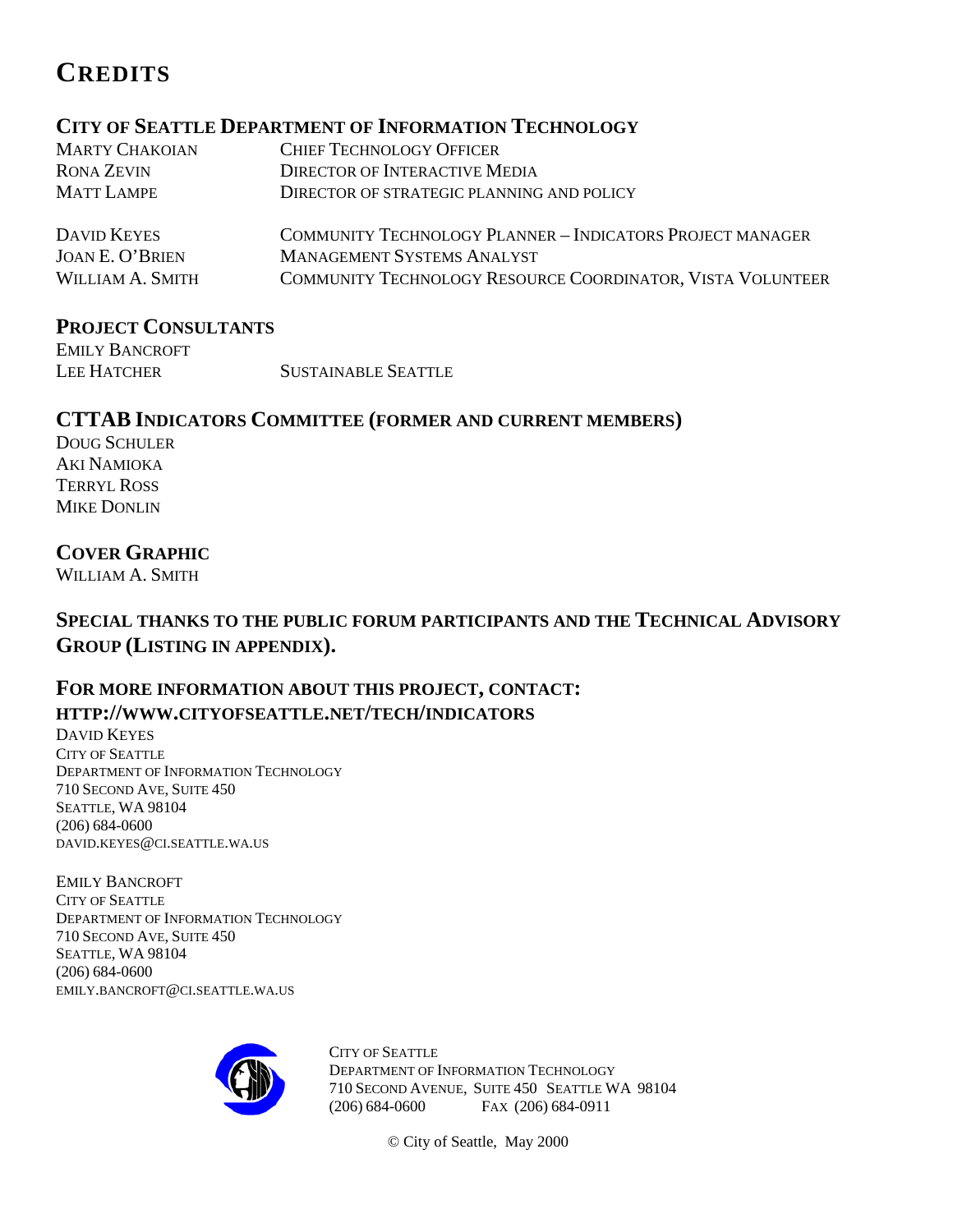## TABLE OF CONTENTS

| Α.<br><b>B.</b><br>$C_{\cdot}$ |                                                               |  |
|--------------------------------|---------------------------------------------------------------|--|
|                                |                                                               |  |
| A.<br><b>B.</b><br>$C_{\cdot}$ |                                                               |  |
|                                |                                                               |  |
| A.<br><b>B.</b>                |                                                               |  |
|                                |                                                               |  |
|                                |                                                               |  |
|                                | CATEGORY F - HUMAN RELATIONSHIPS TO INFORMATION TECHNOLOGY 15 |  |
|                                |                                                               |  |
|                                |                                                               |  |
|                                |                                                               |  |
|                                |                                                               |  |
|                                |                                                               |  |
|                                |                                                               |  |
|                                |                                                               |  |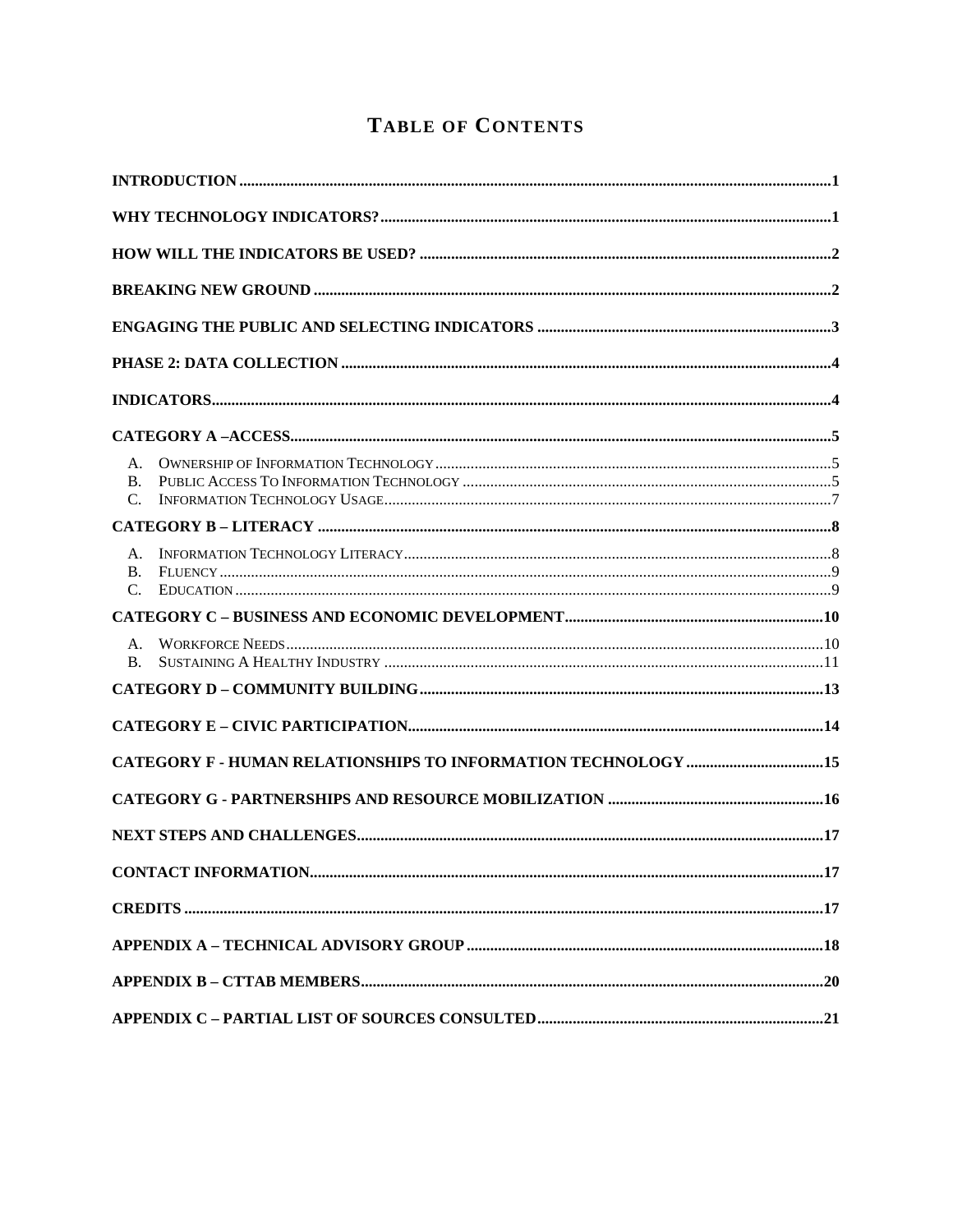*Technology in the modern age tends to become enmeshed in ever larger complex systems that have major implications for society. There is a need to understand the influence and directions of technology and technological systems, both positive and negative.*

- Doug Schuler, author, teacher and former member of the City of Seattle CTTAB.

### **INTRODUCTION**

The Information Technology Indicator Project is a two phase project to measure the impact of information technology<sup>1</sup> on the health and vitality of our city. This paper presents the results of the first development phase, a community constructed set of indicators. Measurements for these will be gathered and presented in the second phase. The City of Seattle Department of Information Technology and the City's Citizens Telecommunication and Technology Advisory Board (CTTAB) guided the development of these indicators with significant participation from a wide range of interested residents, including technology, education and community leaders.

### **WHY TECHNOLOGY INDICATORS?**

That information technology impacts our community is clear. Technologies are evolving rapidly. Computers and the Internet are changing the way we live, work, learn, participate and play. Studies show people are getting computers and hooking up to the Internet, but not all sectors of our community have had sufficient access, knowledge or the resources to fully participate in the information age. The gap between information rich and poor has been termed the digital divide and some studies have shown this gap to be growing. How the digital divide gets defined is critical to how the gap is measured. These indicators grew out of an intent to ensure our residents have adequate opportunities to participate fully in the information age.

Quality civic participation requires residents to have electronic access and be sufficiently technology fluent. In Seattle, we have linked our work on the digital divide with the broader, more positive concept of developing a technology healthy community.

The City and people of Seattle want to build a technology healthy community where:

- $\bullet$  information technology is enhancing our local economy
- access to technological tools are equitable and affordable
- information technology needs are being met and applied to solving social issues,
- ♦ technology is promoting relationship building and community development, and
- $\bullet$  the use of technology supports the sustainability of our quality of life.

These indicators will serve as signposts to measure our progress. It is our hope and intent that these indicators will inform, spark public dialogue, educate strategic planning, focus programs and encourage effective resource allocation.

l <sup>1</sup>For the purpose of these indicators and this report, information technology is defined as information and communication tools, including personal computers, computer applications software, Internet and web-based communications, and devices for the storage and retrieval of information.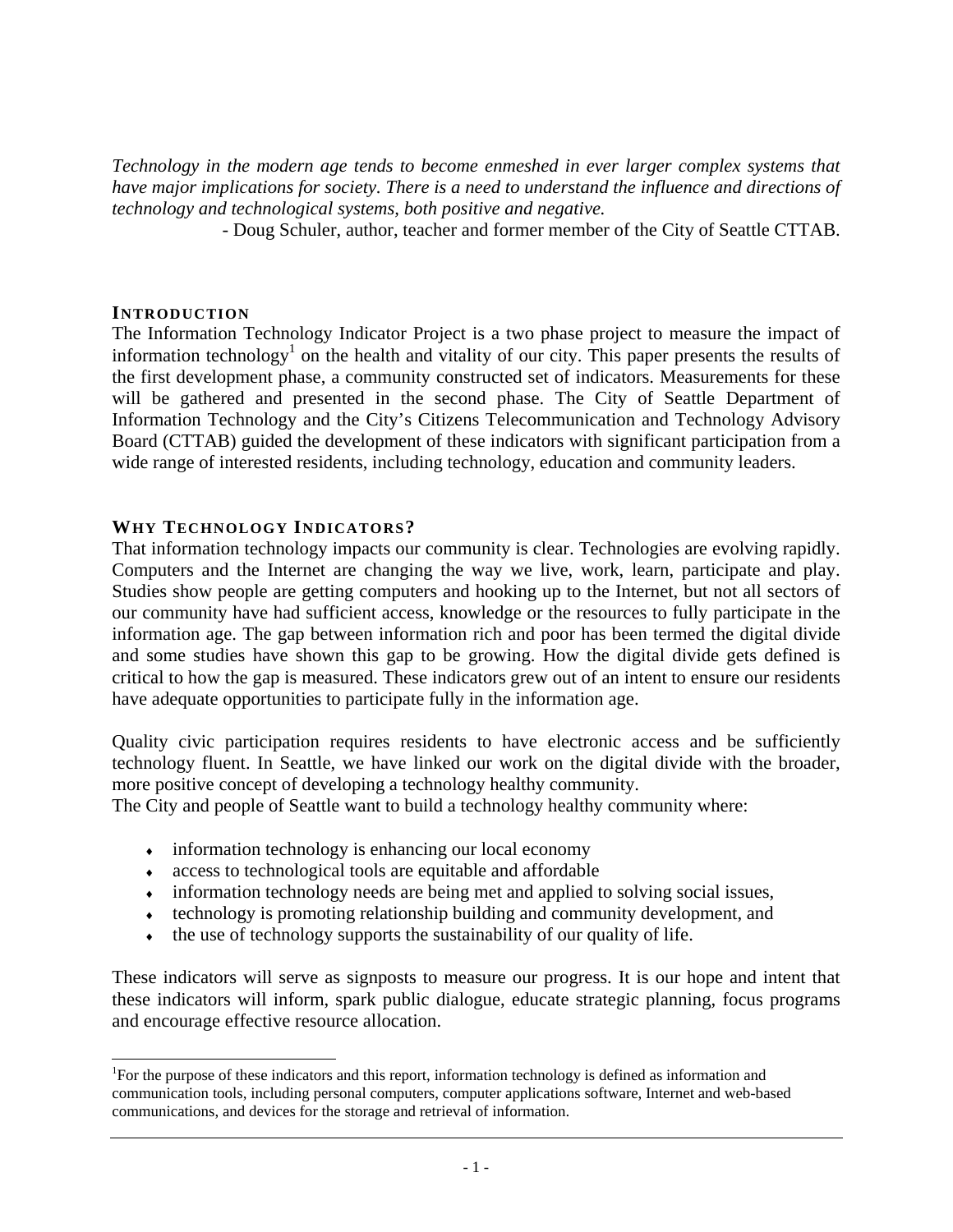### **HOW WILL THE INDICATORS BE USED?**

Having good local data about the impact that technology is having on our community is the first step in identifying priorities and securing resources. We intend that these indicators become a working tool for those who plan, fund and implement programs intended to increase equitable and healthy technology usage in the community. These indicators will help to focus those efforts and encourage partnerships between groups working towards similar goals.

Some of the groups that we see using the indicators are:

- **Business** as they target economic and workforce training development.
- **Community Organizations**, including non-profits and funders, as they plan and implement programs and seek and provide resources to create technology opportunities and increase community capacity.
- **Schools and the Education Community** as it works to ensure the education system provides adequate resources and enables information technology fluency and opportunities for youth and those seeking technology training.
- **Government** as it develops e-government services, monitors and encourages appropriate development, and sets priorities for resource allocation.
- **Residents**, including information technology professionals, who need technology opportunity programs and/or are active in their community and may volunteer to mentor, create or assist programs such as those provided at Community Technology Centers.

### **BREAKING NEW GROUND**

There are a number of sets of indicators (e.g. economic, social and environmental). These indicators are used to measure and inform the public as to the state of a particular system or issue. There have been studies focused on particular aspects of information technology (i.e. employment in the high tech industry). However, there is not a comprehensive set of information technology impact indicators such as the one presented here. With this project we are creating a new model for evaluating the impact, both positive and negative, that technology is having on our region. The development and selection of the categories represented by the indicators were based on public participation. The linkage of categories is unique, but intentional. The focus on a whole system of technology impact indicators is critical to framing analysis in terms of a technology healthy community. This also takes the analysis of the digital divide a step further towards encompassing gaps in the economic and social fabric of our community. In addition to these particular indicators we recognize that there are other aspects of information technology to measure and a need to integrate technology indicators into economic and social welfare indicators. It is also our hope that these indicators and the process to create them will inform the development of national, international and other local technology impact indicators.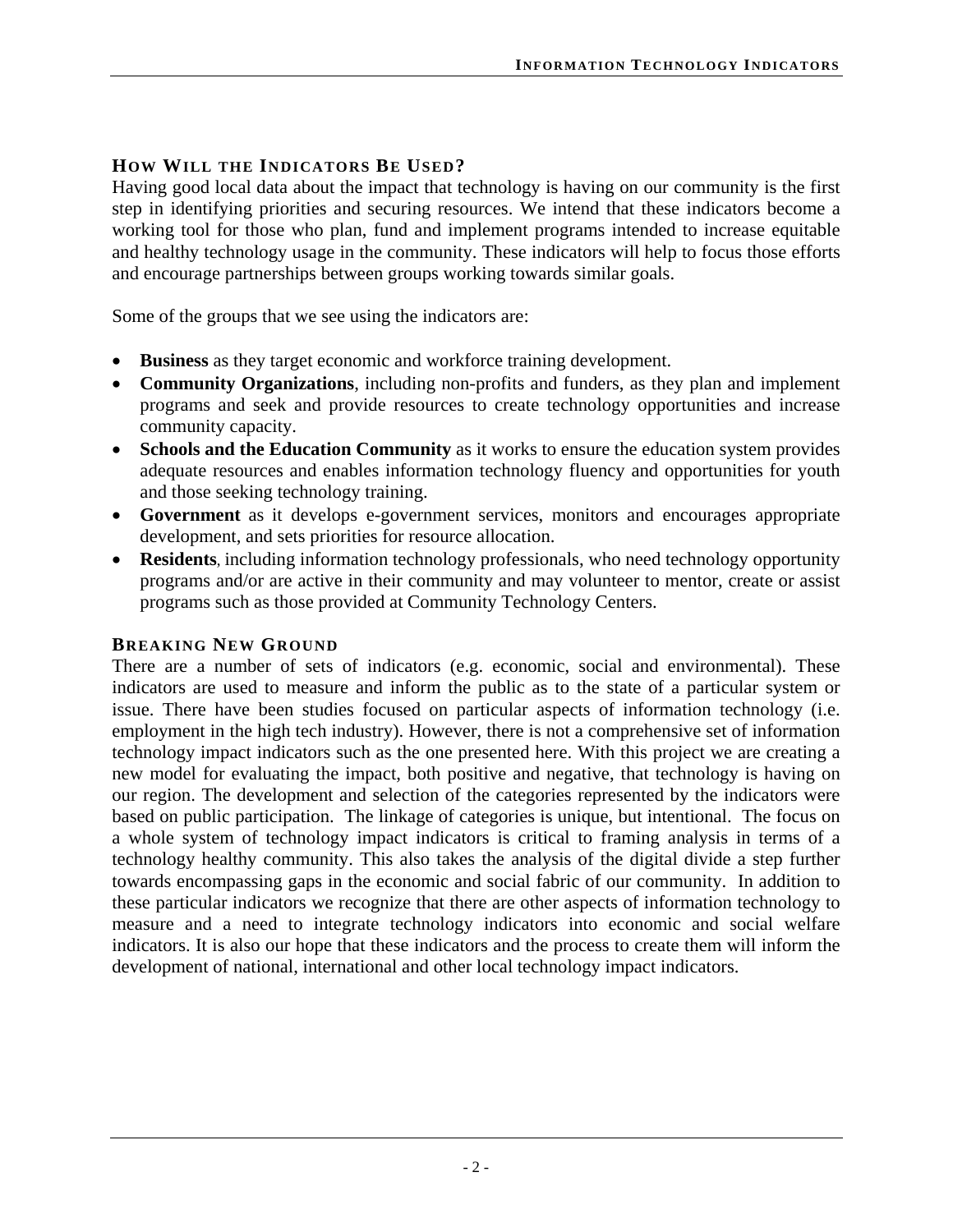### **ENGAGING THE PUBLIC AND SELECTING INDICATORS**

The idea for creating a set of indicators to measure the impact of technology on the Seattle area was presented by members of the City of Seattle's Citizens Telecommunications and Technology Advisory Board (CTTAB) to the City in 1998. It was presented in response to our need to track and evaluate the Citizens Technology Literacy and Access Fund projects and as a positive step to assess the state and influence of technology on our community. The indicators and public process developed by Sustainable Seattle were cited as a model.

To develop the indicators, we first turned to the community to construct a set of values and concerns for a technology healthy community. A public forum, entitled *Technology and the Community: What Should a Healthy Future Look Like*, was held on a Saturday morning in February, 2000. A concerted effort was made to involve a diverse group of individuals that would reflect the demographics of our community. Invitations were sent to neighborhood groups, social service providers, parks and recreation facilities, local politicians, members of the business community, educational representatives, and community activists. Over 130 people attended the forum to talk about the role that technology could, and should, play in a healthy community. We did not limit discussion to computers and the Internet. During the forum we asked forum participants to constantly keep in mind five overarching themes that we felt should play a large role in defining a technology healthy community: **Access, Literacy, Diversity, Content, and Infrastructure**. The public concerns and values developed at the forum became the backbone of the indicators presented here.

A Technical Advisory Group was formed, made up of community technology planners, evaluation experts, business leaders, economic development experts, technology developers and social service providers, who worked with us to take the public concerns and values from the forum and develop working indicators. Again considering the five overarching themes of access, literacy, diversity, content and infrastructure, the Technical Advisory Group met to discuss how to begin creating indicators from the forum materials. The quality of concern and range of topics from the forum created a challenge for us and for the Technical Advisory Group. Not all of the impacts are easily measurable. While we were not able to create measurable indicators for all of the public concerns and values, they have not been forgotten. Some concepts, such as tracking cyber greenspace and evaluating how well technology is applied to solving social problems, were important but beyond what we were able to incorporate fully into an indicator. A portion of our final indicator report will be focused on those ideas and how important they are to keep in the forefront of discussion.

Our final step was to take the list of over sixty indicators from the Technical Advisory Group and City staff and narrow it down to a manageable set. The indicators were evaluated according to a set of criteria including measurability, reliability, validity, and relevance to the identified public values. This set was returned to the Technical Advisory Group and to the public forum participants for review and comments. Our hope is that although this list of indicators does not include all of the topics discussed at the forum, it remains true to the vision presented by the community that day.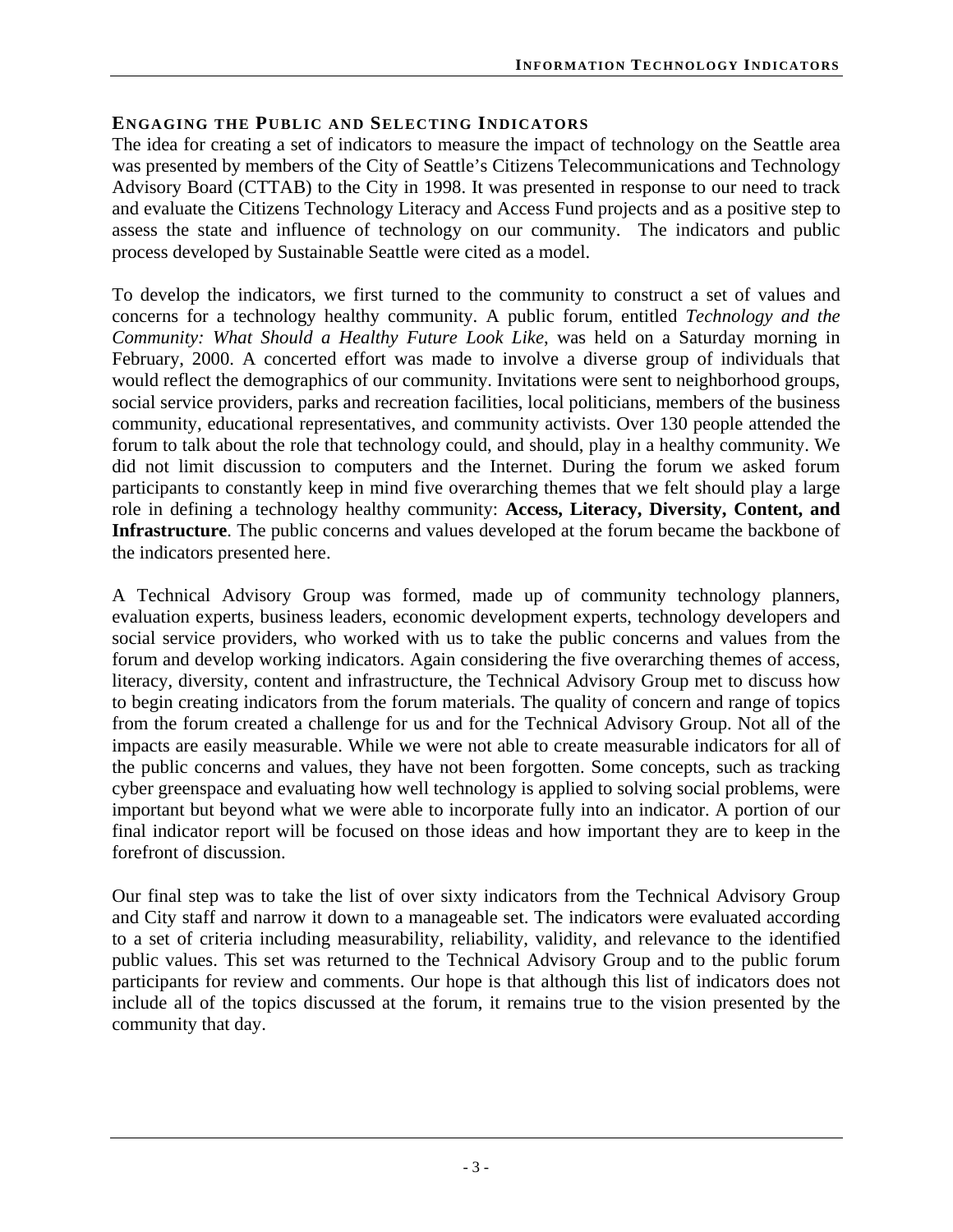### **PHASE 2: DATA COLLECTION**

The next step for this project is to collect a first set of data for these indicators. Data will be collected and assembled from existing sources, surveying, and focus groups as appropriate. While our goal is to use all the indicators as listed here, these indicators may need to be modified based on the cost and availability of data. After the first set of data is complete, we will have a clearer picture of the areas in which we are meeting our goals of building a technology healthy community, as well as the areas where we might be falling short. These indicators are intended to be measured over time and will be most effective if done so. We have a goal of collecting and publishing the data every two years. Some indicators may also need to be revised in response to changes in technologies and their uses.

### **INDICATORS**

The indicators presented in the following pages are arranged into six major categories. Each category has a set of subtopics with a description and one or more measurements. These measurements are intended to cumulatively provide an indicator of the topic presented. The indicator categories are:

**Category A –Access** 

**Category B – Literacy** 

**Category C – Business and Economic Development** 

**Category D – Community Building** 

**Category E – Civic Participation** 

**Category F - Human Relationships to Technology** 

**Category G - Partnerships and Resource Mobilization**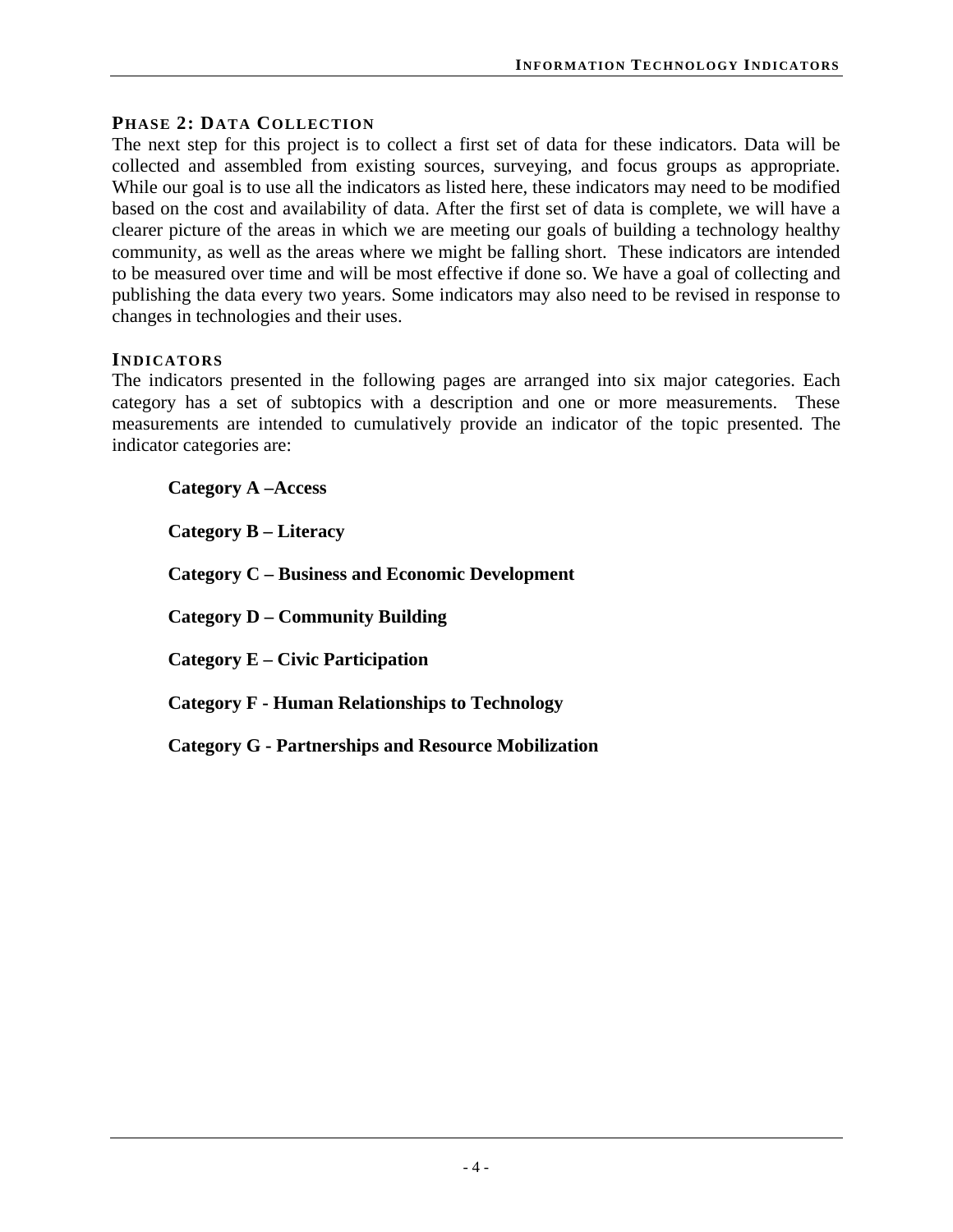# **CATEGORY A –ACCESS**

*Information Technology (IT) is rapidly becoming an ever-present tool in every sector of our society, so it is important to gauge the accessibility of information technology tools to the public and the tools being used for access. Access may be at home or via work, school, or public access sites at a library, community center or Internet café. The level of access is a function of availability, cost, understanding, skill level, perception and needed application. This category looks at ownership and home use, public access and level of use.* 

### **A. OWNERSHIP OF INFORMATION TECHNOLOGY**

### **a) Information Technology in the Household**

What basic information technology systems do residents have access to at home?

These indicators will measure the percentage of residents who have home access to specific information technologies. National studies illustrate that people are more likely to have meaningful access to computers and the Internet when the technology is available in their homes. We recognize that many people are able to experience meaningful access at public sites, work, and school, and the next section contains indicators focused on access outside of the home. Demographic information will be collected for this survey, allowing us to look at home access by neighborhood, ethnicity, age of respondents, and income level.

#### INDICATOR

This indicator will be an aggregation or an index of the results of a survey question asking about Information Technology in the household. Data for the following will be presented on a graph: Telephone; Cell phone; Pager; Television; Computer; and Internet. Data for computers in the household will be broken down by computers that have been purchased or updated in the last 3 years and those that have not. Data for Internet connection will be broken down by speed/type of connection (14.4, 28.8, 56K, cable, DSL, other).

### **b) Barriers to Access**

What are the barriers to ownership of computers and the Internet for residents?

#### INDICATORS

- Graph of the most significant barriers to ownership as determined by a survey of those who do not have computers and the Internet in their home.
- Tracking the annual cost for functional access (Price out a functional package of computer, software & Internet)

### **B. PUBLIC ACCESS TO INFORMATION TECHNOLOGY**

By measuring the accessibility of IT to those citizens that are most likely to have difficulty affording computer systems and internet services, these indicators will tell us how IT is being made accessible by alternatives to personal ownership.

#### **a) Use of Public Access**

Where, outside the home, are people gaining access to computers?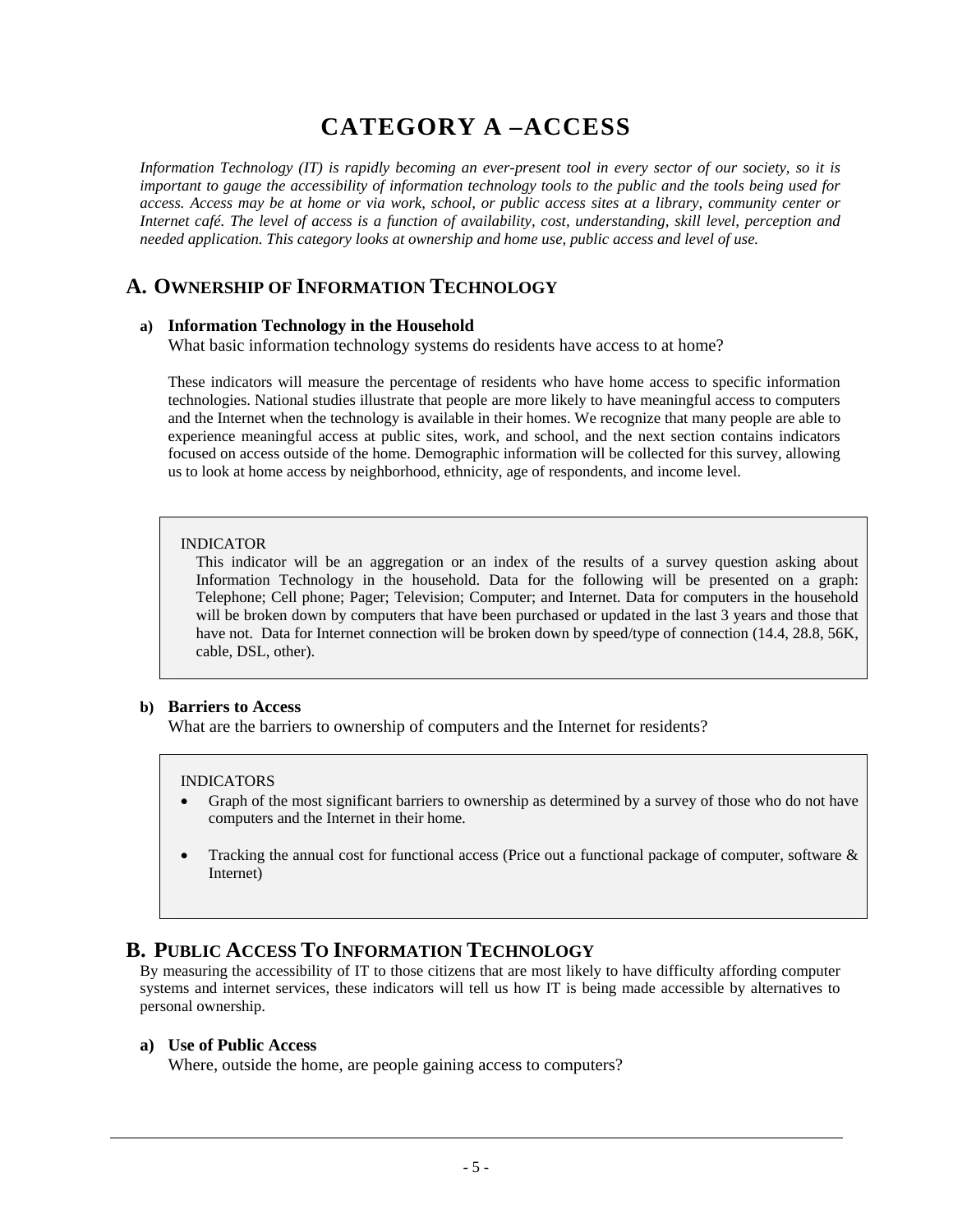#### INDICATOR

Graph showing percentage of respondents who use computers at the following locations: Work; School; Library; Community Center; Internet Café; Other.

#### **b) Public Access Points**

How available are public access technology centers to those that need them most?

#### INDICATOR

Proximity to Public Access

- Using low income census blocks as a proxy for low access, use GIS/database analysis to plot and calculate average distance to the nearest public access center (community center, school open to public, library) from the center point of the census block.
- Calculate number of public computers per household mile (i.e. 4 PC's (personal computers) within ¼ mile for  $100$  households =  $.16$ )

### **c) Capacity of Public Access Points**

Are public access points being utilized?

#### INDICATOR

Capacity Index showing number served versus capacity of center: Calculate available hours or user sessions vs. time used. Could use sample of centers. Alternatively calculate with number of users.

#### **d) IT As A Tool For Breaking Down Barriers**

How available is technology to underserved communities and groups?

#### INDICATORS

These indicators are an opportunity for case studies looking at some of the barriers to technology access for underserved populations such as people with disabilities, people who are homebound (including seniors), and those who do not speak English. For these groups, technology could be a great benefit, allowing them to communicate, retrieve information, and participate in employment opportunities that otherwise may not have been available. However, these groups also seem to experience the most barriers to access.

#### **People with Disabilities**

Cost comparison of access with adaptive equipment for someone with disabilities versus standard package for meaningful access

Sample of civic information web sites using content standards for those with disabilities.

#### **Homeless Population**

Percent of homeless population with voicemail and/or email accounts as determined by a survey

#### **Homebound Population**

Pie chart of percent of population who are homebound and the percent of homebound who have computers and the Internet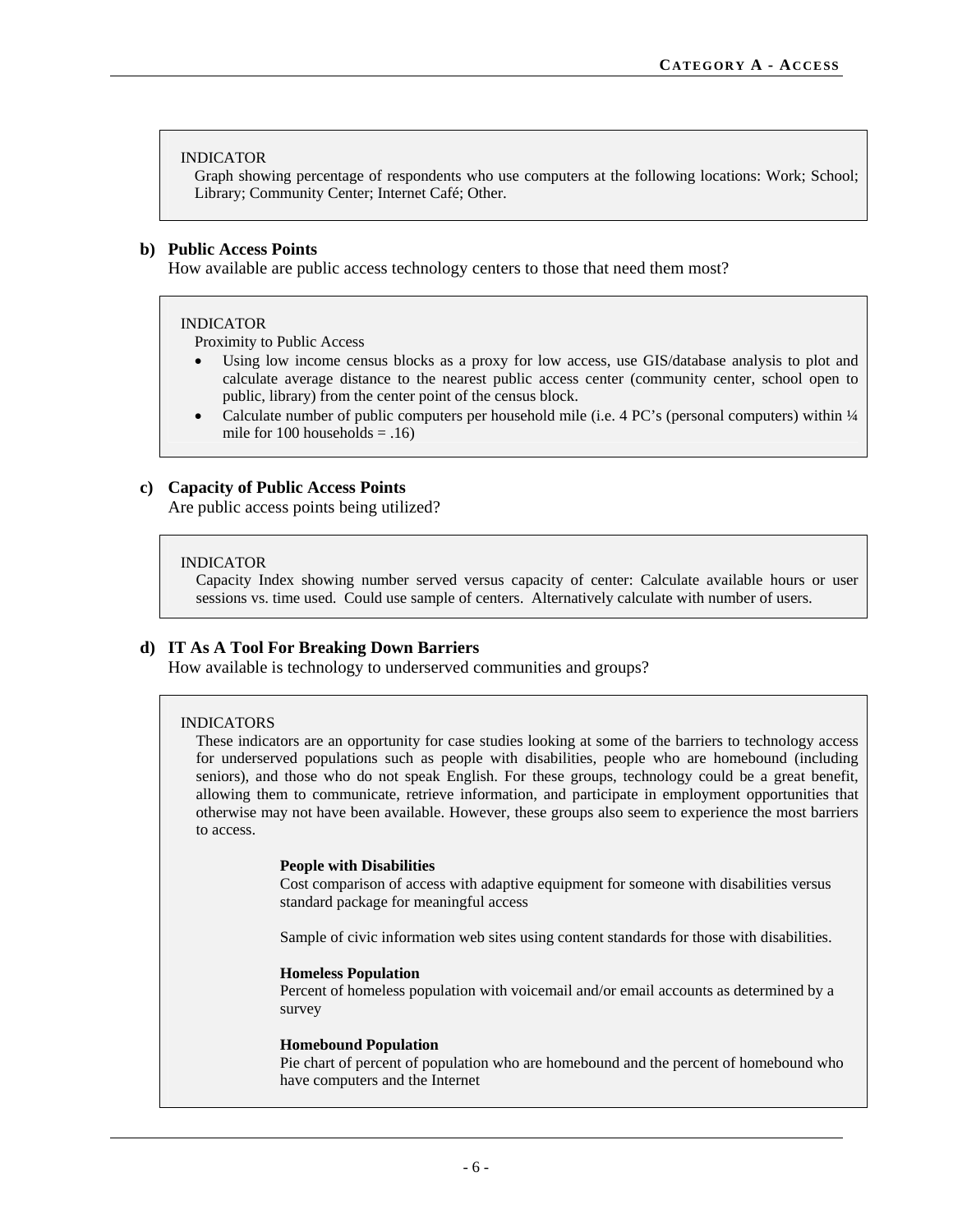### **C. INFORMATION TECHNOLOGY USAGE**

Along with access to information technology, it is important to consider how technology is being utilized. Information technology tools will change over time, so it is important to get an idea of how these tools are being used and what value they hold for individuals' personal needs.

### **a) Patterns of Use**

How regularly are those that have access using computers and the Internet?

### INDICATOR

Graph indicating the percent of respondents who answered yes to the following three survey questions.

- Do you regularly use a computer?
- Do you regularly use Internet access?
- Do you regularly use your personal email?

Will also include the percent of respondents who feel that the access that they have to Information Technology is sufficient for their personal needs.

### **b) Types of Use**

What are the most important uses of computers and the Internet for residents?

#### INDICATOR

Graph indicating the percent of respondents who feel that Information Technology is very important for the following functions:

- Shopping
- Health Information
- Finances
- News
- Personal communication
- Organizational work
- Employment/Professional needs
- Cultural Needs
- Games
- Political Involvement
- Publishing
- Recreational
- Other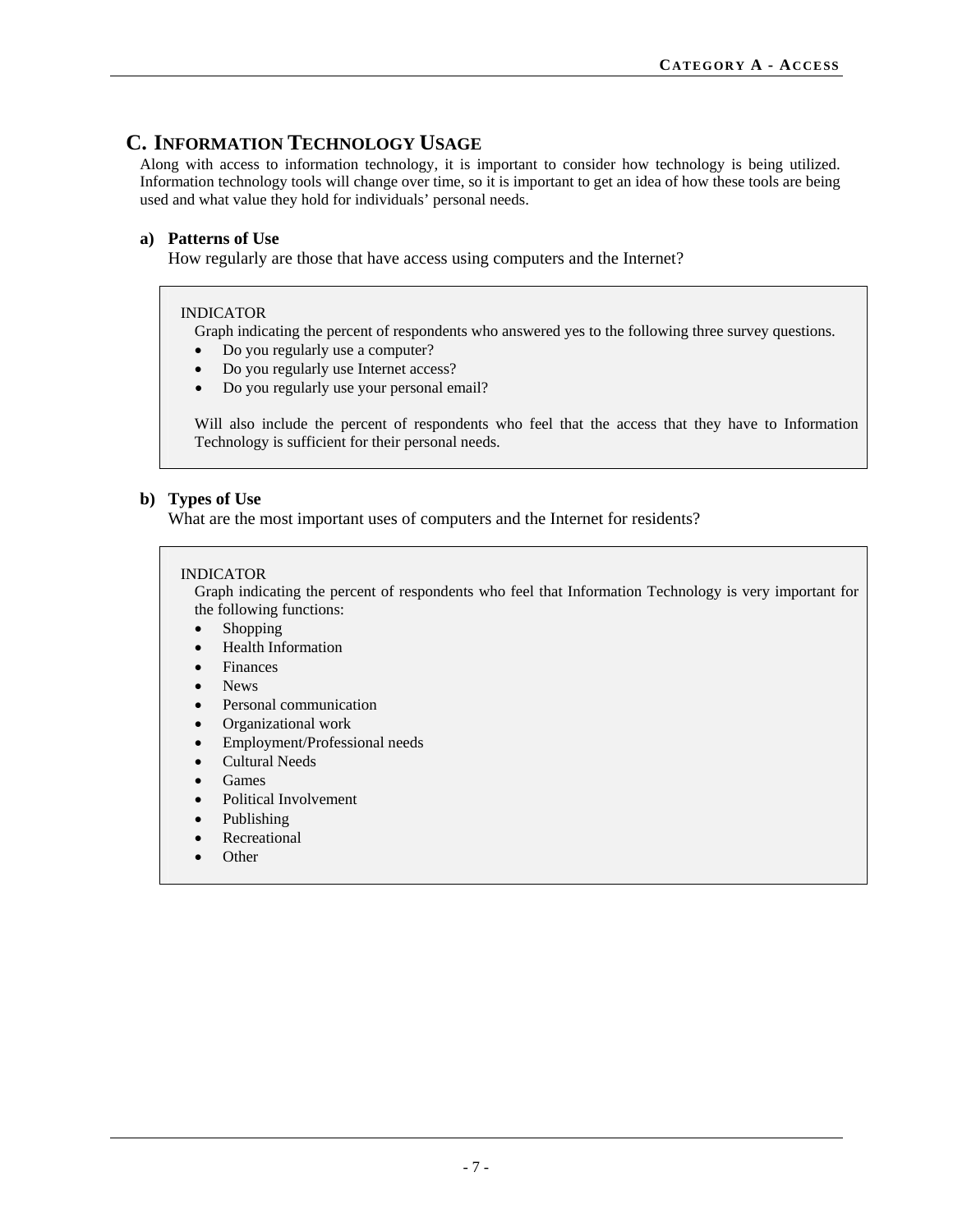# **CATEGORY B – LITERACY**

*Just as the ability to read is integral to basic survival and achievement, the ability to work with computers and the Internet is becoming fundamental to participating and working in society. Basic technology literacy is a first goal for survival in the information age; technology fluency is essential for full participation. "Fluency" with information technology in this context refers to a definition developed by the National Academy of Science's Committee on Information Technology Literacy in their report entitled Being Fluent with Information Technology (National Academy Press, 1999). Fluency refers to a person's ability to apply his or her knowledge to adapt to changes, synthesize new information, and effectively apply information technology to work and personal needs. These indicators measure technology literacy in our community and the capacity of the education system to produce technology fluent students.* 

### **A. INFORMATION TECHNOLOGY LITERACY**

The overall indicator will be an index assembled from the responses to the following questions. The index will provide a measure of basic literacy, basic skills, and fluency for the adult population. This basic literacy will also be measured for school-age children (K-12) in the Education section.

### **a) Use of Basic Applications**

What percentage of residents know how to use basic computer applications?

#### INDICATOR

This indicator will be a graph indicating the percent of respondents in a survey asking for comfort level of the following basic and more advanced applications:

- Navigating a Computer (turning computer on and off, using a mouse, opening programs, finding files)
- Word Processing (creating a document, saving a document and printing a document)
- Publishing (creating a flyer with colors and simple graphics)
- Spreadsheet (creating a simple spreadsheet or database)
- Managing Peripherals (adding or changing a printer, scanner, external drive or some other computer peripheral)
- Installing Software

### **b) Basic Internet Communication Skills**

Do residents know how to use the Internet to find information and communicate with others?

#### INDICATOR

This indicator will be a graph indicating the percent of respondents who are comfortable completing the following Internet and communication tasks:

- Connecting to the Internet
- Using e-mail (creating and sending a message, replying to a message, using an address book, and sending and receiving attachments)
- E-mail lists (signing up and removing oneself from a e-mail list)
- Searching for information
- Downloading files from the Internet
- Creating a web site
- Setting up a listserve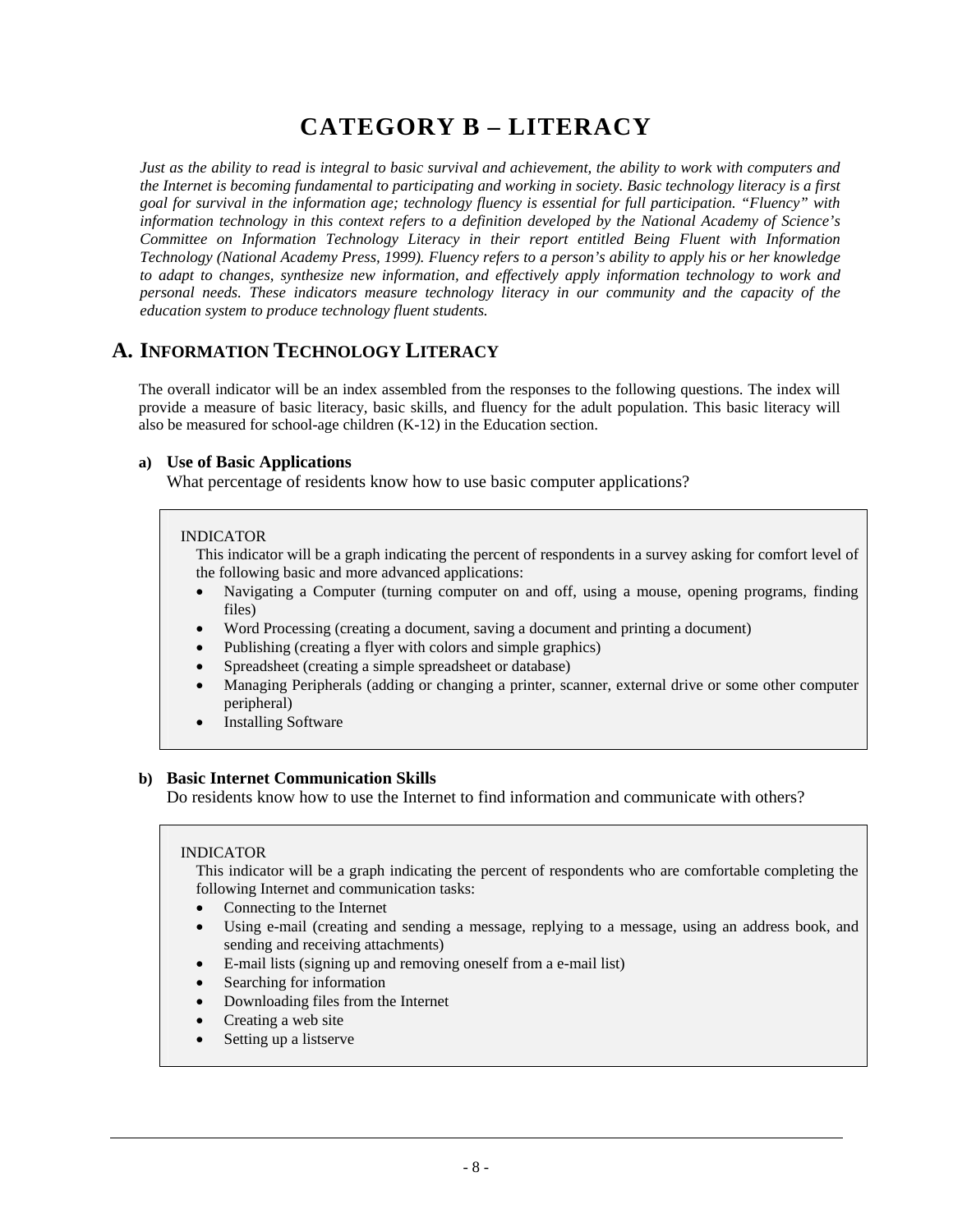### **B. FLUENCY**

Beyond basic literacy, it is important to measure what percentage of residents are fluent in information technology. As stated above, fluency connotes a higher level of competency than basic computer literacy, and refers to a person's ability to apply his or her knowledge to adapt to changes, synthesize new information, and effectively apply information technology to work and personal needs.

### **a) Fluency of Residents**

Are residents able to apply information technology in a new situation or to acquire a new technological skill?

### INDICATOR

This indicator will be an index showing the range of fluency of residents based on survey questions asking the following:

- How many new programs have you learned to use, if any, in the past year?
- How many new ways of using information technology have you adopted, if any, in the past year?
- How many times have you helped someone else to get started using IT or to learn a new application in the past year?

Fluency index: none, 1-2, 3-5, more than five

### **C. EDUCATION**

This section will measure the preparation in computer and Internet skills we are providing to future generations through looking at technology usage in K-12 schools.

### **a) Information Technology in K-12 Education**

How well is K-12 education integrating technology into the classroom?

- A graph showing a percentage of teachers who have integrated technology into their classroom and the barriers for those who have not based on a survey of local teachers.
- A graph showing the current extent of information technology access in schools containing the following pieces of data:
	- % of K-12 classrooms that have Internet access
	- % of computers that are connected to the Internet
	- Number of students per computer
	- Number of students per computer with Internet access
	- % of students that have achieved technology competency standard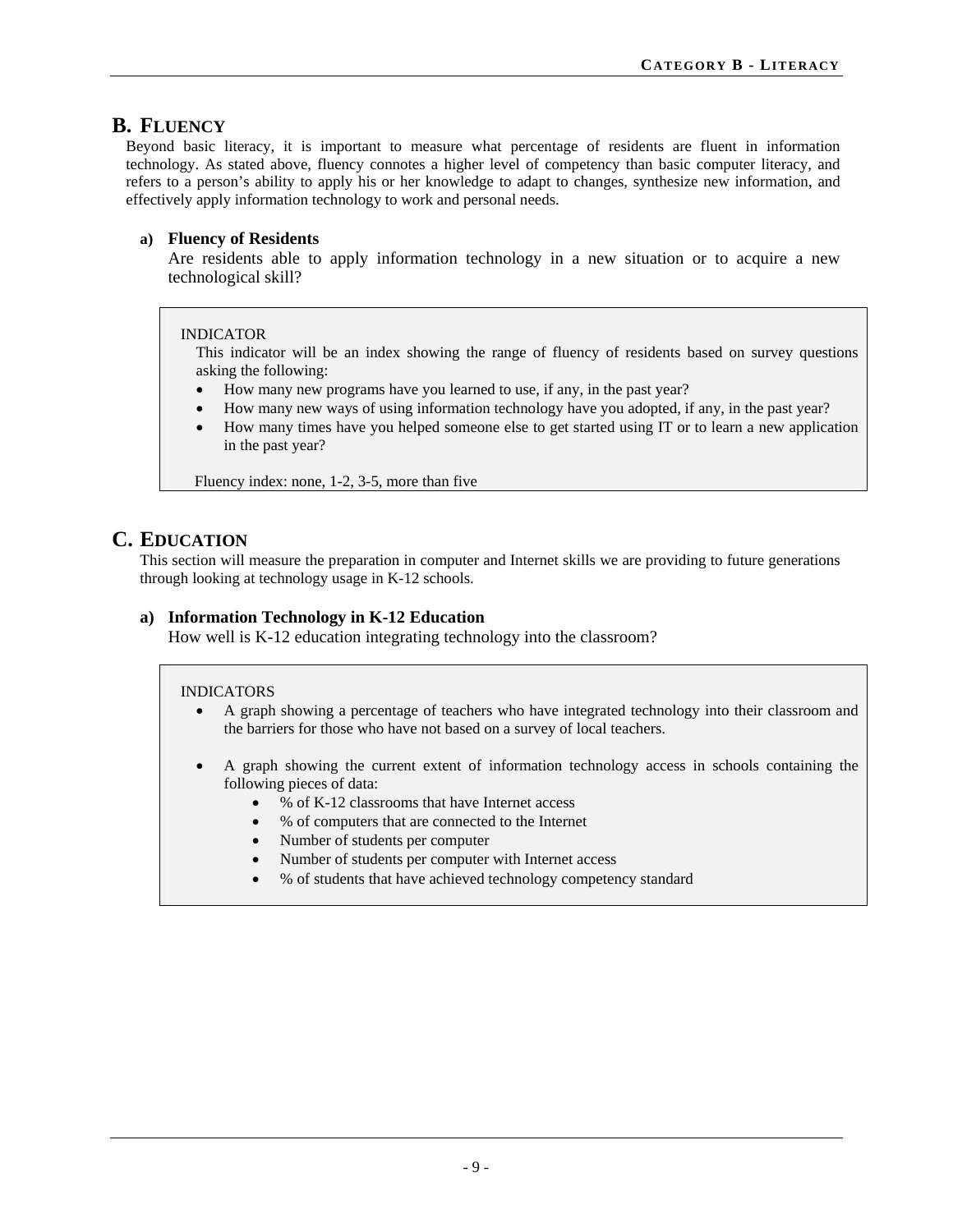# **CATEGORY C – BUSINESS AND ECONOMIC DEVELOPMENT**

*Information Technology and the information technology industry has a far reaching impact on local employment, the local economy and our quality of life. The high tech sector, including information technology, accounts for a very significant portion of our local economy. A healthy community requires a healthy industry with sufficient jobs and a workforce to meet industry needs. Technology literacy, fluency and specialty skills training is becoming a requirement for more employment opportunities, even in entry-level positions. In addition, small business increasingly needs sufficient information technology capacity to survive and flourish. This section tracks the workforce and industry needs and impacts to our local community.* 

### **A. WORKFORCE NEEDS**

Businesses and citizens need computer skills in order to maintain a healthy economy. These indicators examine the demand and distribution of employment in the context of IT requirements and skills.

### **a) Basic Technology Literacy and Employment**

How important is basic technology literacy to finding employment?

### INDICATORS

- Bar graph: Total jobs in the area, % that require basic technology skills, % of information technology professionals $2$
- Percentage of jobs (based on a sample) listed in the Seattle Time Employment Classifieds that list computer skills as a pre-requisite for employment.

### **b) Local Workforce**

Are local students moving into IT fields? Are we meeting our IT workforce needs with local people?

#### INDICATORS

 $\overline{a}$ 

- Demographic breakdown of local graduating high-school students who plan to pursue an IT degree after graduation.
- Demographics of local graduates from four year IT programs based on current educational data.
- Percent of local hires and local contracts given to IT professionals based on a survey of employers.
- Number of annual foreign visas applied for by local companies for foreign IT professionals.

 $2^{2}$  Information Technology professionals are defined as those people whose jobs fit into the Northwest Center for Emerging Technologies' eight IT professional career clusters: Database Development/Administration; Digital Media; Enterprise Systems Analysis/Integration; Network Design/Administration; Programming/Software Engineering; Technical Support; Technical Writing; and Web Development/Administration.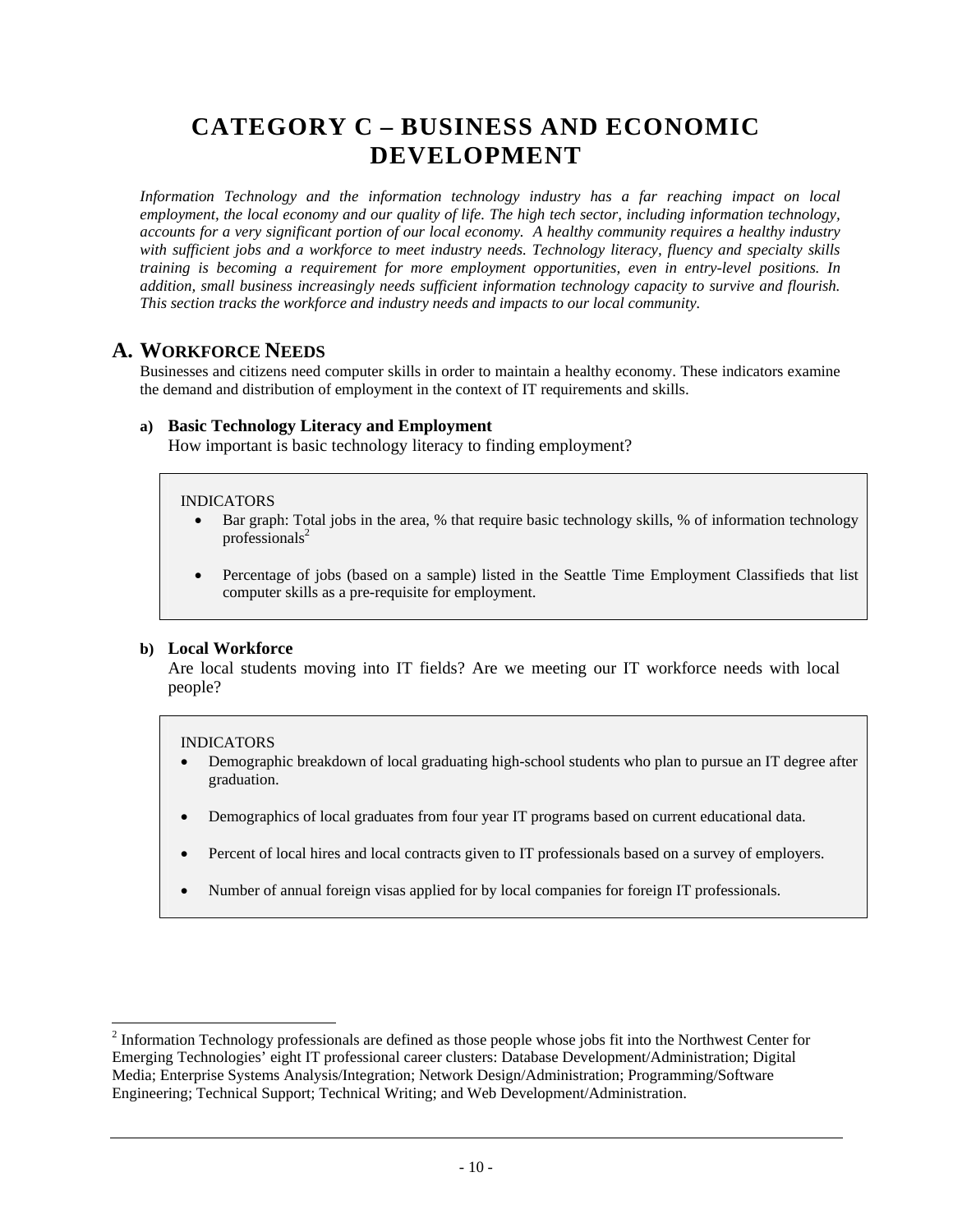### **B. SUSTAINING A HEALTHY INDUSTRY**

A healthy industry is creative and profitable, supported by and responsible to local communities, and economically beneficial. The following indicators look at IT infrastructure for businesses, IT economic impacts on the local economy, IT application, and citizen involvement in new IT development.

### **a) Development of New IT Business**

Are we creating an environment that is conducive to the development of new IT business?

### INDICATORS

- IT business license data on the percentage of current local businesses that are IT businesses and the % of new businesses (within one year) that fall into the IT sector.
- Number of initial public offerings for companies in the Puget Sound Region per year.
- Percentage of city where infrastructure exists for large businesses to locate (fiber infrastructure) and for small businesses to locate (DSL Infrastructure).

### **b) Impact on Local Economy**

What is the impact of the IT industry on our local economy?

- A graph indicating the amount of our workforce that the IT industry accounts for. This graph will include the number of IT employees as a percentage of local employment and the number of employees in the IT industry and percentage of total workforce that this number represents.
- A graph showing the local wages in the IT industry based on the median and average wage of IT workers and the median and average wage of workers in the IT industry. This graph will also show the total income of IT employees and IT industry employees compared to area total, median, and other industries.
- The degree to which IT has increased the ability and likelihood of people to run extra businesses out of their homes.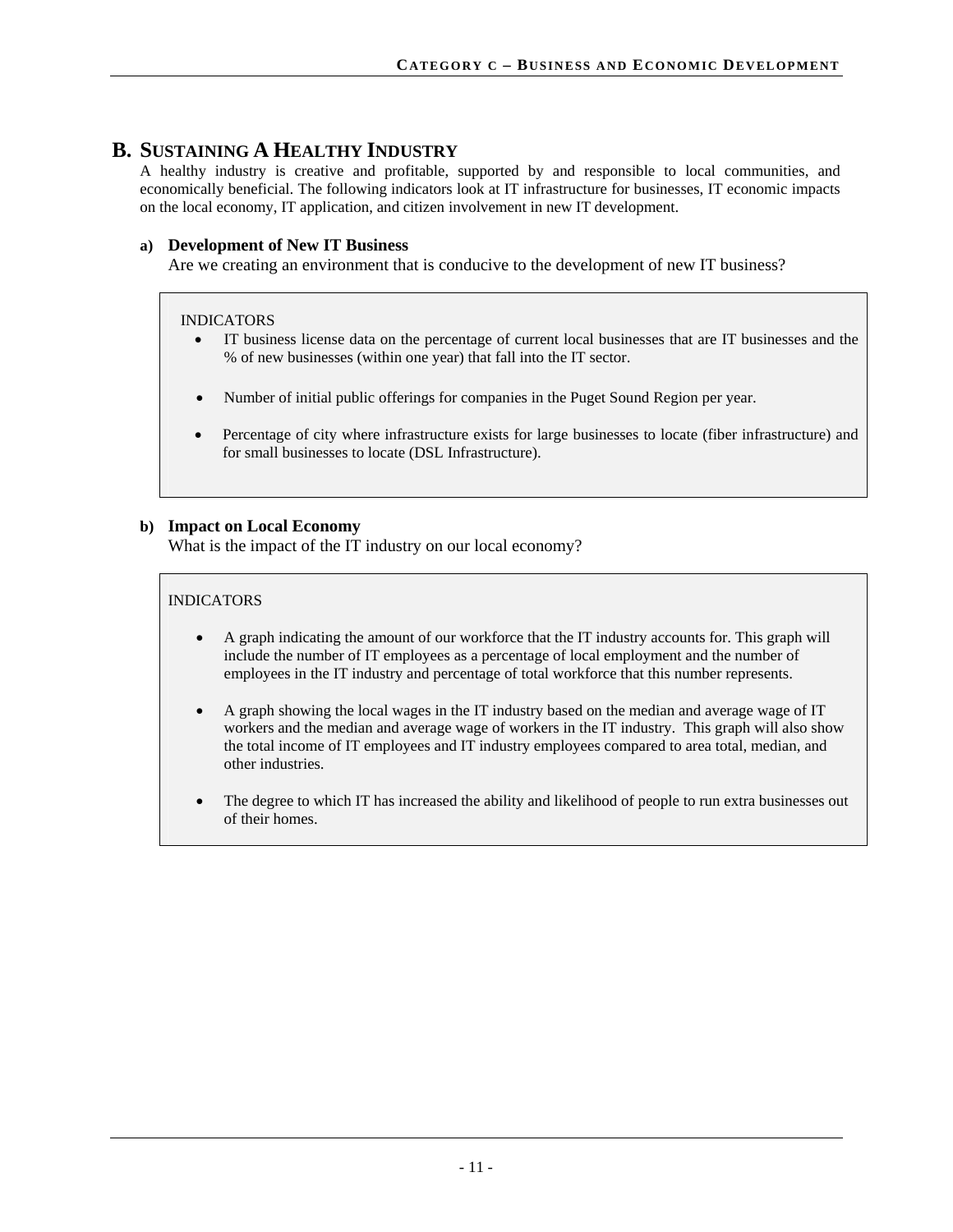### **c) Technology Usage in Small Business**

How are small businesses using technology? What are the barriers to effective usage?

- A graph, based on survey, showing the percentage of small businesses that are using information technology for the following types of functions:
	- Personnel
	- Finance
	- Inventory
	- Customer Information
	- **Communication**
	- Work Management
- A graph, based on survey, showing the percentage of small businesses with a web site that is being used for the following functions:
	- Product Marketing
	- Sales
	- Customer Communications
	- **Procurement**
- A graph showing the barriers to technology and web site usage based on a survey of small businesses.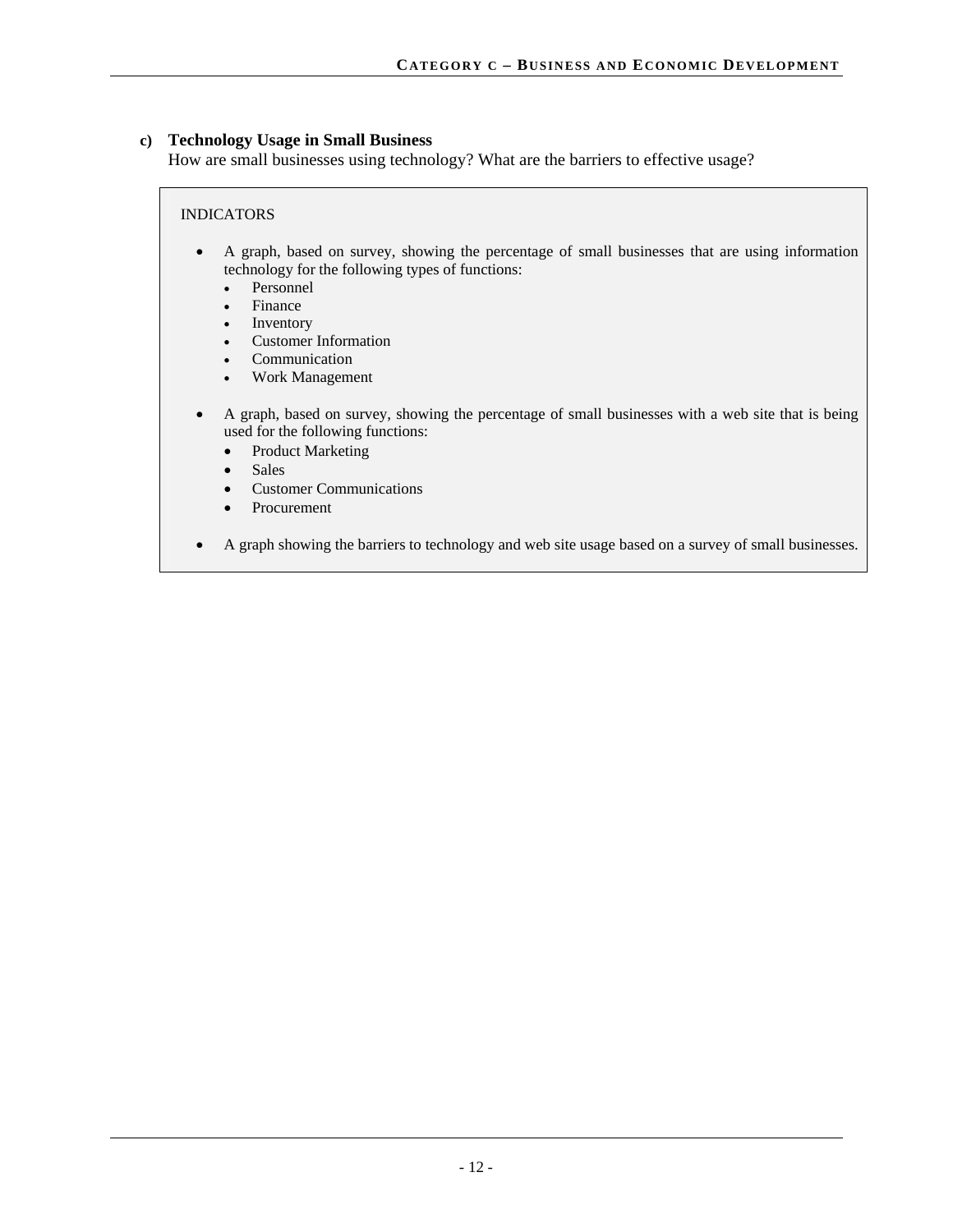# **CATEGORY D – COMMUNITY BUILDING**

*One of our local goals and priorities is the strengthening of neighborhoods and community organizations. There is potential for IT to both benefit and harm efforts to build community. The Internet and computers are changing the flow of community communications. The non-profit sector increasingly needs sufficient information technology capacity to deliver services. This category measures the extent to which IT is being used in community building activities.* 

### **a) Electronic Participation in Local Communities**

Are local community groups incorporating electronic participation into their activities?

#### INDICATOR

Graph showing the percentage and types of local community groups that have incorporated electronic participation based on a household residential survey.

#### **b) Neighborhood Internet Presence**

Are local communities providing information online and are people aware of the resource?

#### INDICATORS

- Percentage of neighborhoods online based on data from the Department of Neighborhoods and/or Seattle Community Network and the percentage of these sites that include important local content on services, local activities, local businesses, schools, social service, and neighborhood discussion or email lists.
- Percentage of residents who are aware that their neighborhood has a website based on a survey.

### **c) Technology Usage By Community Institutions (NPO's)**

Are non-profits making effective use of technology?

- A graph showing the percentage of local non-profit organizations using technology for the following functions and the level of importance technology holds for these functions:
	- Communication with organizational contacts
	- Communication with clients
	- Publishing organizational documents
	- Financial Management
	- Information and Referral
	- Purchasing
	- Fund-Raising
	- **Publicity**
	- Volunteer and/or Membership Recruitment
- Graph showing the percent of employees in non-profit organizations who could use a computer for their work and have one and the percent of those computers that are updated.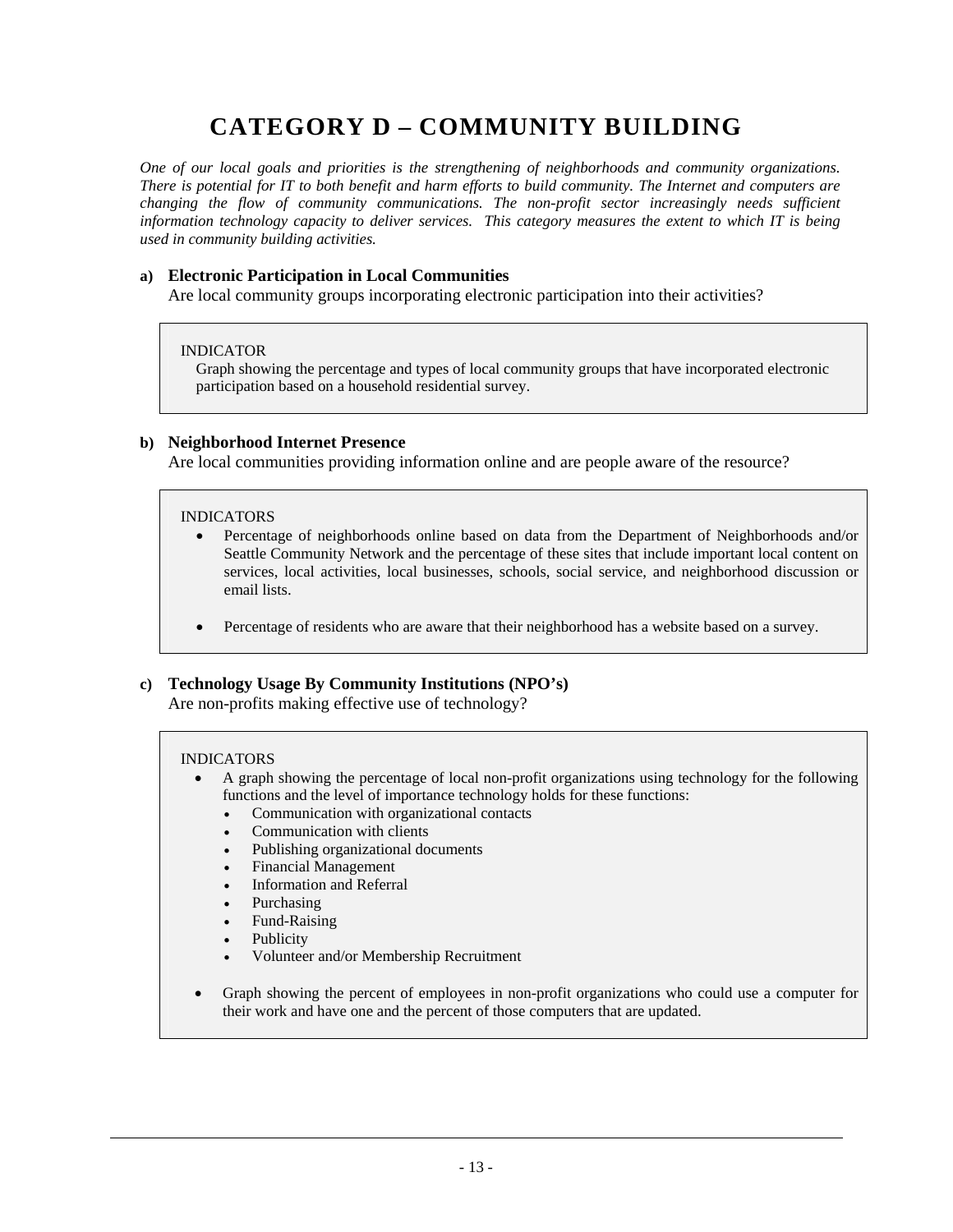# **CATEGORY E – CIVIC PARTICIPATION**

*Publication and delivery of government services and communications are increasingly delivered via the Internet. It is important to consider how this influences citizens access to public officials and civic participation.* 

### **a) Information Technology as a Means for Civic Participation**

How is IT affecting residents' ability to influence government decisions?

#### INDICATOR

- A graph showing the ways that residents last contacted an elected official (data from the Citywide Residential Survey)
- A graph showing the results of a survey of residents and elected officials asking how effective the Internet is as a means of engaging in civic dialogue about issues.

### **b) Information Technology as a Means of Accessing Government Services**

Are residents currently using IT as a way to access government services? Would they use IT to access other government services that are not yet available?

- A graph showing the percentage of people who have accessed government information or used a government service online, as well as the percentage of people who would if available.
- The number of people who have paid a city parking ticket online.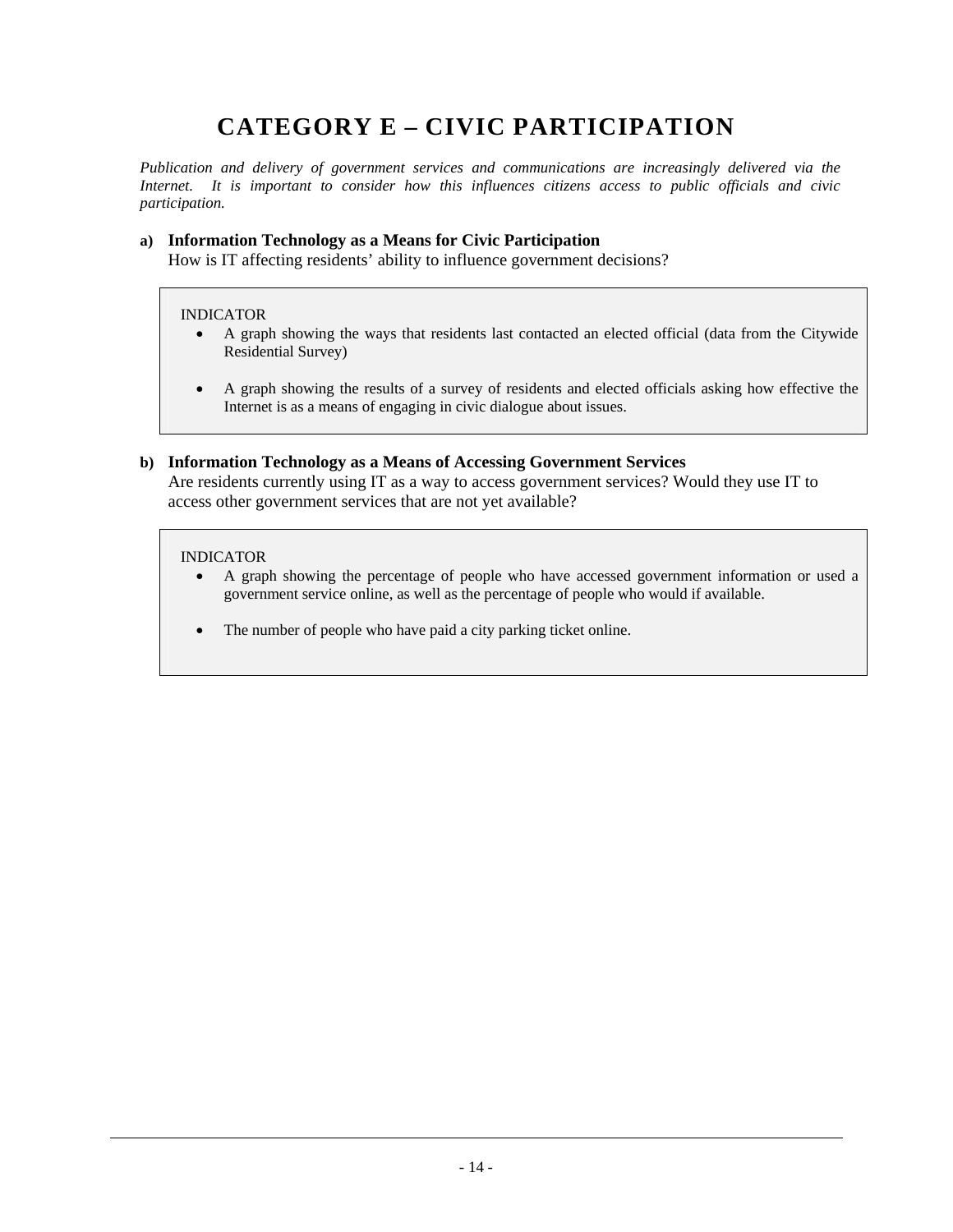# **CATEGORY F - HUMAN RELATIONSHIPS TO INFORMATION TECHNOLOGY**

*IT is perceived to have risks and opportunities in the nature of human interaction with it. These indicators are provided to assess the positive and negative impacts of IT on people and their perception of those impacts. These concerns are critical reflections of our quality of life.* 

### **a) Privacy, Security, and Safety Concerns**

What is the impact of the Internet on residents' sense of privacy, security and safety?

### INDICATOR

A graph showing the percentage of residents who feel that companies respect their privacy, that online transactions are secure, and that there are adequate safety precautions for children to access the web safely.

### **b) Web Content**

How satisfied are residents with content on the web?

#### INDICATOR

The correlation of age and ethnicity on satisfaction of web content based on a survey.

### **c) Impact of Information Technology on Personal Time**

How has electronic communication influenced personal time?

#### INDICATORS

Measurement of the impact that computers and the Internet have had on residents' personal time based on a survey.

### **d) Quality of Life**

How is Information Technology impacting our overall quality of life?

#### INDICATORS

Measurement of the perceived impact that information technology is having on residents' personal quality of life and the quality of life of the city based on a survey.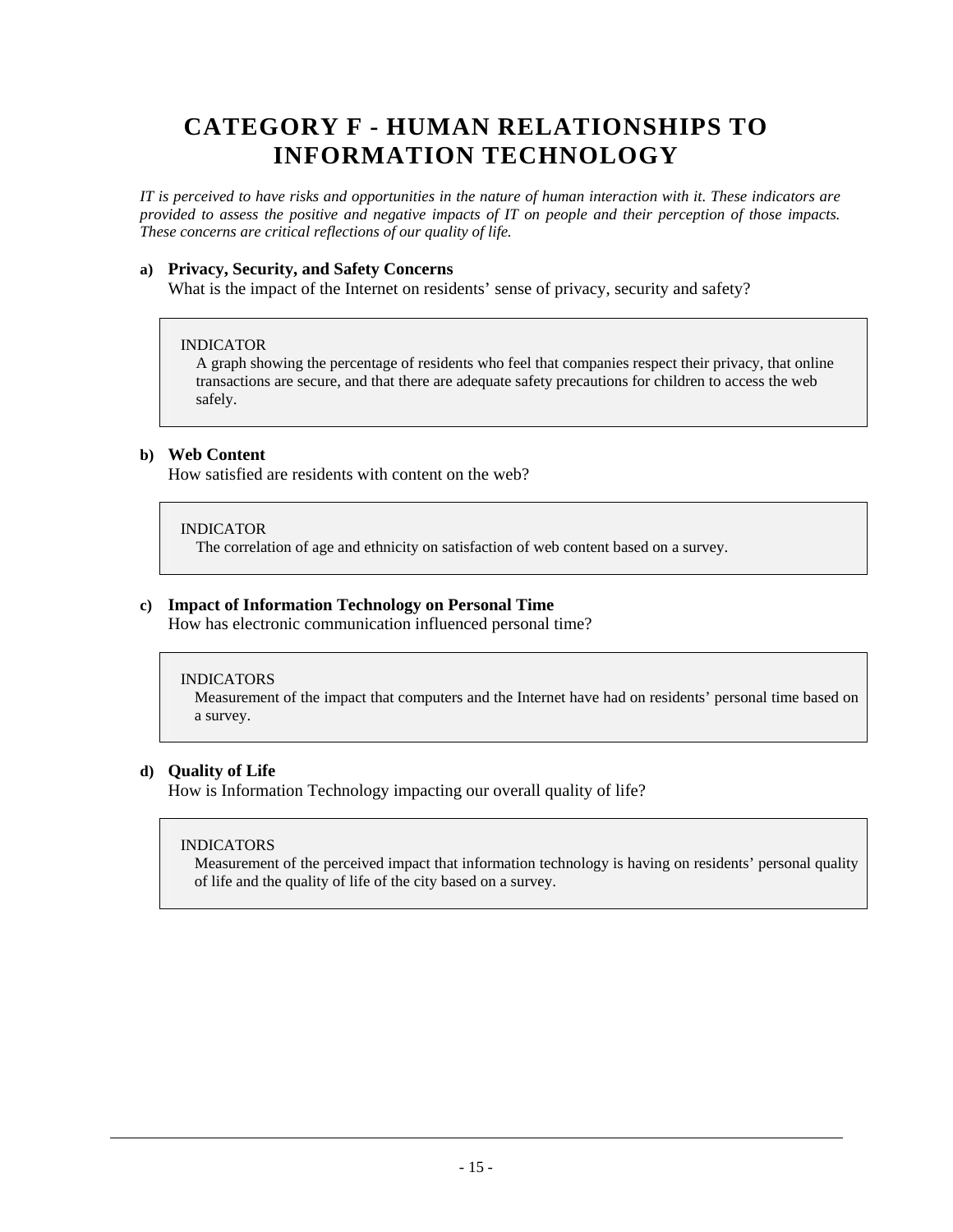# **CATEGORY G - PARTNERSHIPS AND RESOURCE MOBILIZATION**

*It is important to consider where the sources of support in order to coordinate resource placement and develop sustainable services. Many of the initiatives to foster technology literacy and access rely on contributions of money, time and materials from private and public sources. There is tremendous value in the contributions made by the Information Technology industry and volunteers working in the industry.* 

### **a) Investment**

Who is investing in community technology centers?

### INDICATOR

Revenue generated by community technology centers (CTC's) through private donations, corporate donations, government funding, and earned income as determined by survey of CTC's.

### **b) Sharing Expertise and Resources**

How much are those with technology skills giving back to the community?

### INDICATORS

A graph showing the percentage of IT businesses that offer incentives for employees to volunteer in the community, the percentage of IT volunteers giving time to technology centers, and the percentage of IT volunteers volunteering at sites other than technology centers.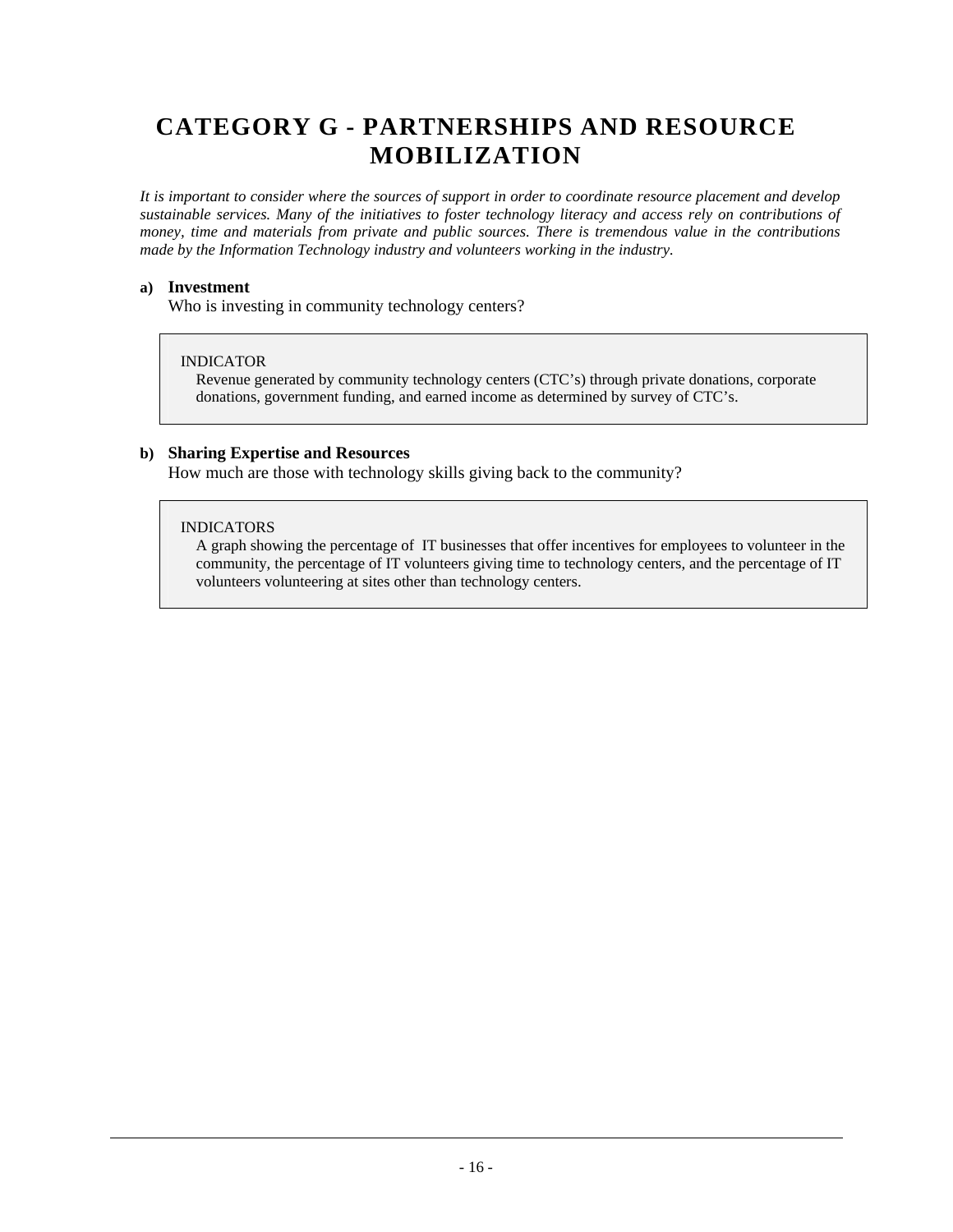### **NEXT STEPS AND CHALLENGES**

The Information Technology Indicators presented here are the first step in providing a tracking of technology impacts in the Seattle area. The next step is to collect measurements on the indicators presented here. Some of this data already exists as a result of other studies, while some of it will be collected specifically for this project. As appropriate, surveying and focus groups will be conducted to collect the new data. This new data, combined with what is already existing, will make up the first set of measurements for these indicators.

After the data has been collected, it will be published and distributed broadly to the community. Along with this data will be a set of recommendations and action steps for groups to use to target the areas identified by these indicators.

In creating these indicators, we discovered that there is still much work to be done to measure the impact of technology on our community that cannot be covered in this effort. One of the most clearly defined needs was for a comprehensive evaluation of the community technology centers (CTC's) in the city. There is a need for data about usage, awareness of resources, curriculum, availability, barriers to usage, effectiveness of training and population served that could not be covered with this set of indicators. A need for a separately funded and developed evaluation needs to be on the agenda. If these public access centers are to be a resource for our residents, we need to know what quality of access and training is available.

As described in the introductory section, there are also areas where defining the indicator is extremely difficult or where there are significant barriers to collecting the data in a reliable and valid means. However there are important stories to tell and public discussion to have about the impact of information technology on our personal lives and the life of our community.

### **CONTACT INFORMATION**

Many of the documents produced during this project, including the initial results from the public forum are available at http://cityofseattle.net/tech/indicators.htm. If you would like more information about the Information Technology Impact Indicators Project, go to our web site or contact David Keyes (david.keyes@ci.seattle.wa.us, 206-386-9759) or Emily Bancroft (emily.bancroft@ci.seattle.wa.us, 206-234-5378).

### **CREDITS**

This project is part of the City of Seattle Citizens Technology Literacy and Access initiative, developed with the guidance of the volunteer Citizens Telecommunications and Technology Advisory Board (CTTAB). Additional assistance was provided by Sustainable Seattle, as well as Seattle Community Network and DebateAmerica/Seattle, a project of the Northwest Forum at the UW Daniel J. Evans School of Public Affairs. Special thanks to those in the Technical Advisory Group, public participants and City staff who contributed to the development of these indicators.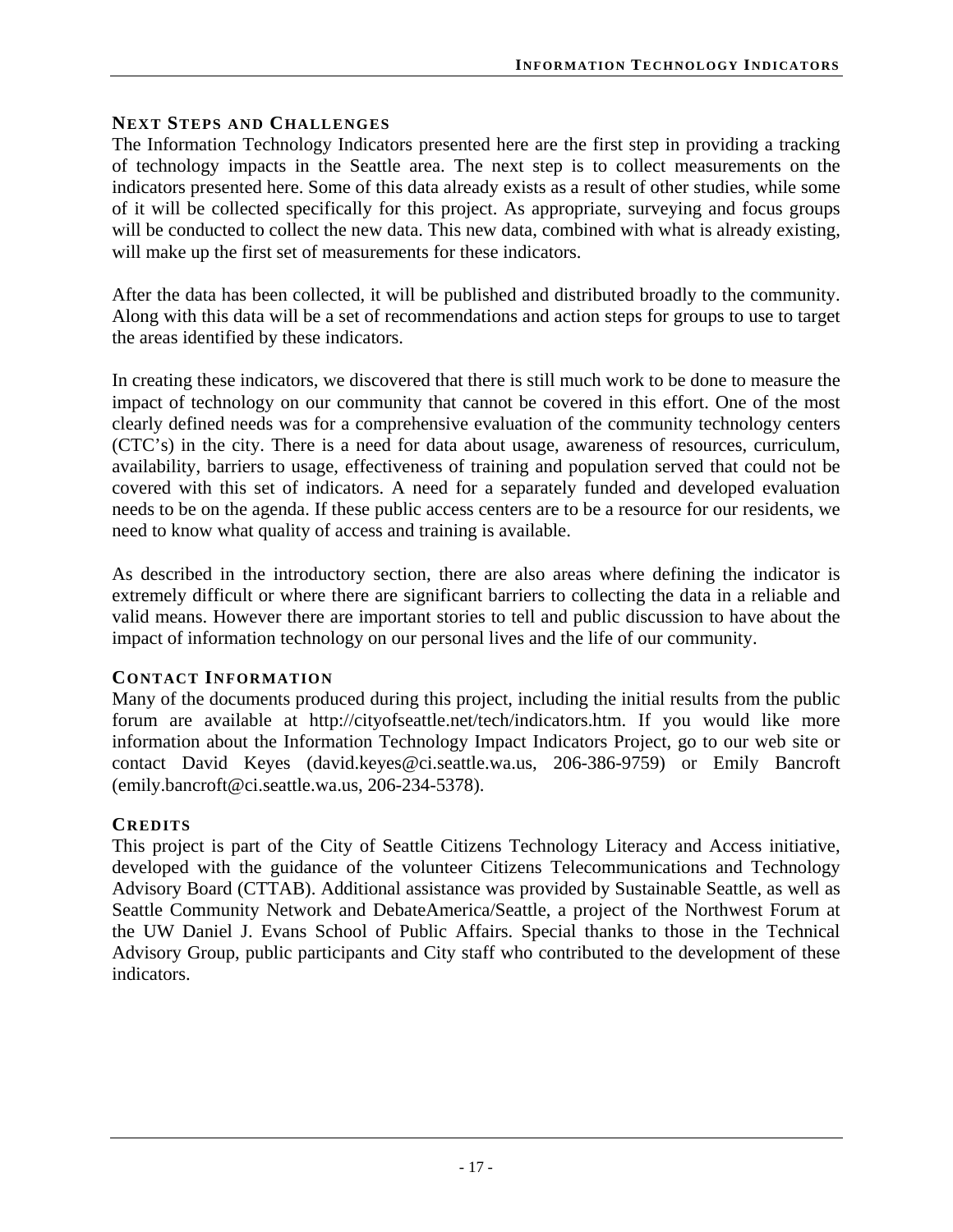# **APPENDIX A – TECHNICAL ADVISORY GROUP**

The following is a list of the Technical Advisory Group members and their organizational or company affiliations.

| Andrew Gordon            | Daniel J. Evans School of Public Affairs                |
|--------------------------|---------------------------------------------------------|
| Mike Donlin              | Seattle Public Schools                                  |
| Craig Kyte               | Seattle Public Library                                  |
| Doug Schuler             | Evergreen State College                                 |
| Parker Lindner           | <b>Washington State Higher Education Board</b>          |
| <b>Steve Guest</b>       | <b>Seattle Community Network Association</b>            |
| <b>Melissa Guest</b>     | <b>Seattle Community Network Association</b>            |
| <b>Susannah Malarkey</b> | <b>Washington Technology Alliance</b>                   |
| Dave Sieminski           | United Way of King County                               |
| <b>Brian Benzel</b>      | Seattle Public Schools                                  |
| David Thurman            | <b>Battelle and Washington Software Association</b>     |
| Lawrence Snyder          | University of Washington – Computer Science             |
| Sarah Meyer              | <b>Microsoft Corporation</b>                            |
| Darryl Hunt              | <b>Central Area Youth Association</b>                   |
| Sharon Henderson         | El Centro de la Raza                                    |
| Dave Bockmann            | City of Seattle Department of Neighborhoods             |
| David Messerschmidt      | Northwest Forum                                         |
| <b>Ben Wolters</b>       | City of Seattle Office of Economic Development          |
| Jaime Greene             | <b>NPower</b>                                           |
| Agarva Hirst             | Archdiocesan Housing Authority-Computer Learning Center |
| Ann Suter                | <b>SCAN Board of Directors</b>                          |
| <b>Bill Wright</b>       | <b>Midtown Commons</b>                                  |
| Rona Zevin               | City of Seattle Department of Information Technology    |
| <b>Trish Dziko</b>       | <b>Technology Access Foundation</b>                     |
| Richard Civille          | <b>Center for Civic Networking</b>                      |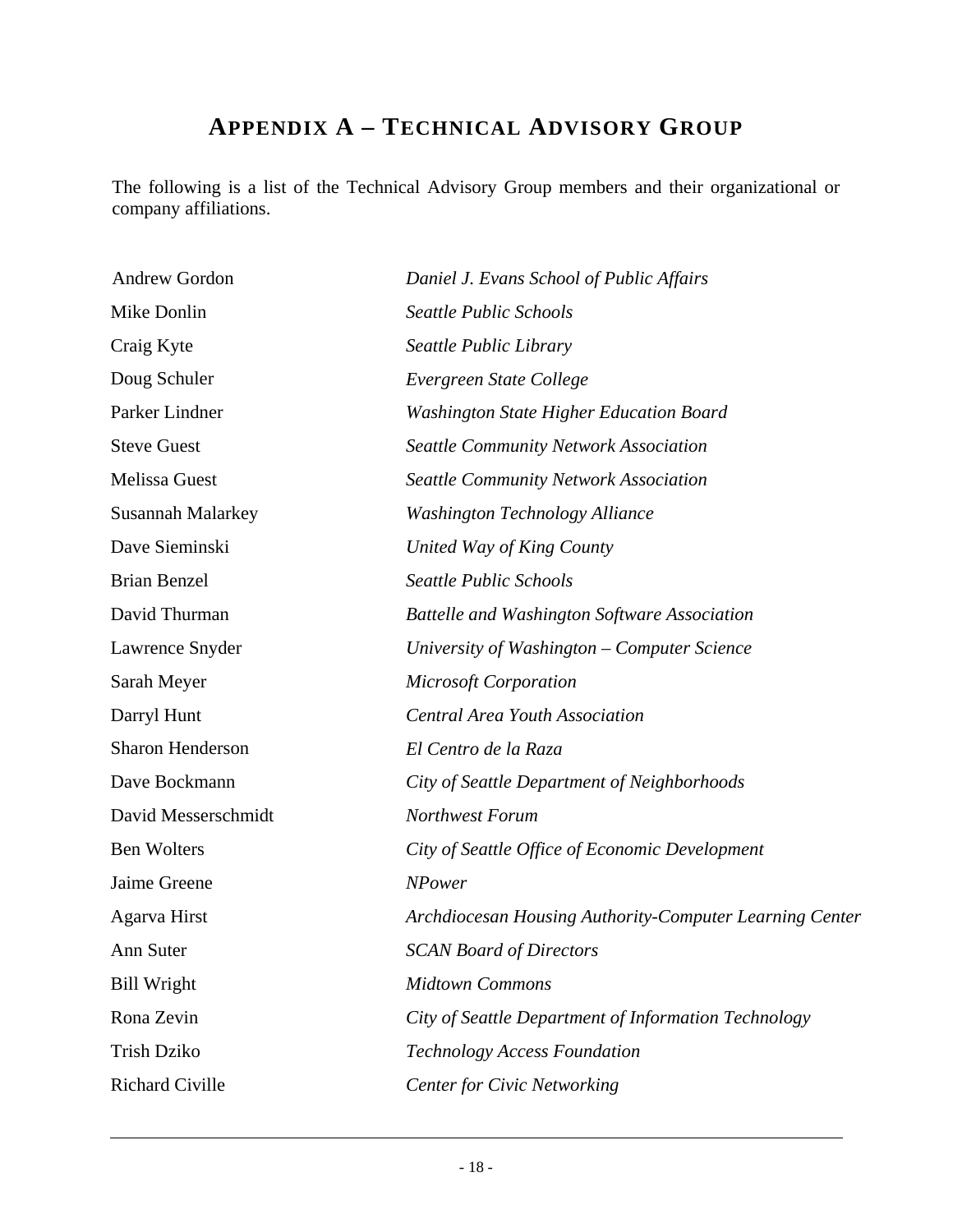| Alan Ward           | <b>Seattle Community College District</b>                                   |
|---------------------|-----------------------------------------------------------------------------|
| <b>Robert Mahan</b> | <b>Battelle and Washington Software Association</b>                         |
| Ti Locke            | <b>KCTS</b>                                                                 |
| Jon Stahl           | <b>ONE/Northwest</b>                                                        |
| Karen Manuel        | <b>Central Area Youth Association</b>                                       |
| Robin Oppenheimer   | Seattle Art Museum                                                          |
| Keneta Anderson     | <b>Washington Software Foundation</b>                                       |
| Aki Namioka         | <b>Active Voice Corporation</b>                                             |
| John Young          | Private Industry Council                                                    |
| Ann Hemholz         | <b>Washington Literacy</b>                                                  |
| James Kelly         | Urban League of Metropolitan Seattle                                        |
| Louis Watanabe      | University of Washington $-$ Office of Business and Economic<br>Development |
| Matt Lampe          | City of Seattle Department of Information Technology                        |
| Maria Langlais      | City of Seattle Department of Human Services                                |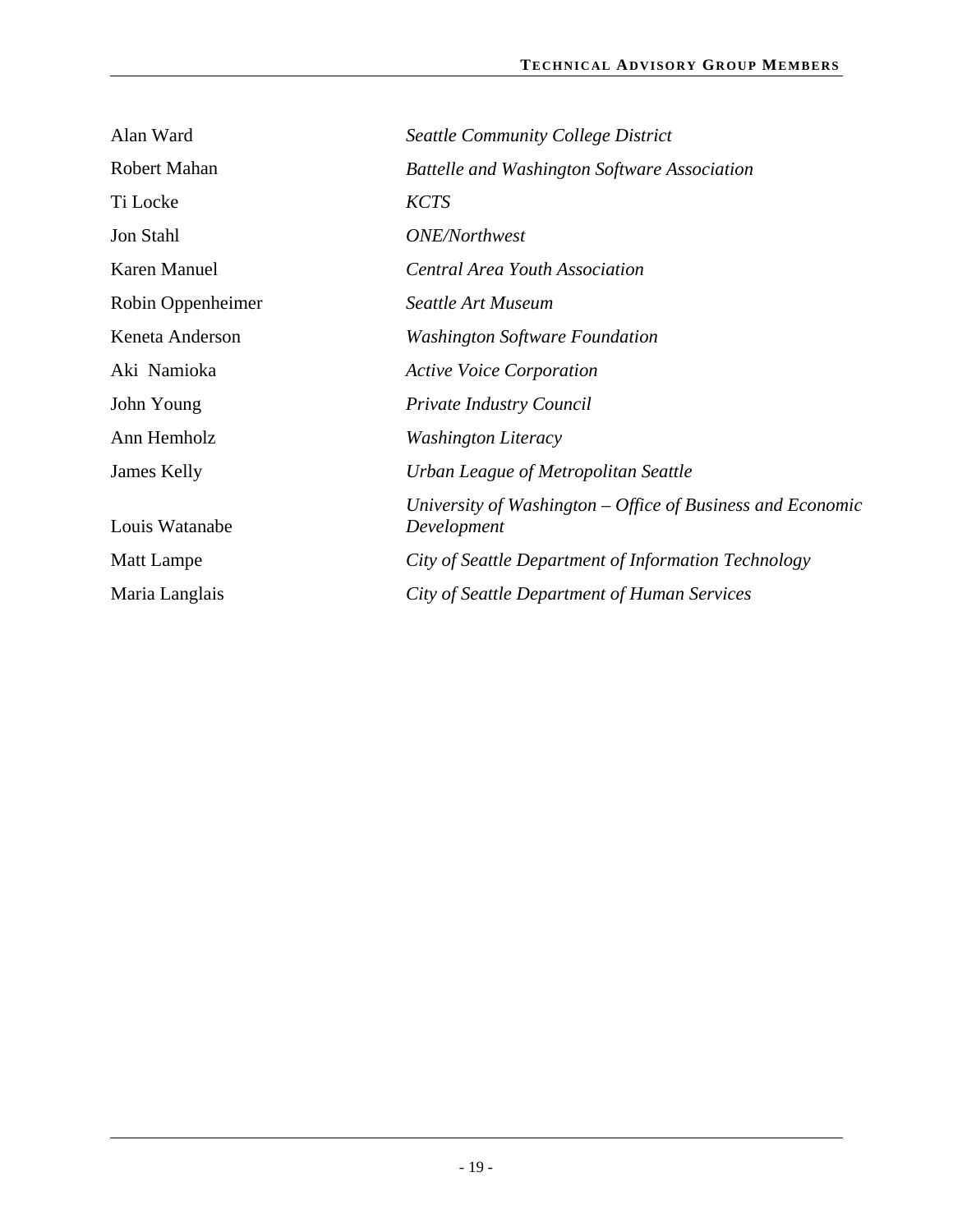# **APPENDIX B – CTTAB MEMBERS**

The following is a list of the current members of the Citizens Telecommunications and Technology Advisory Board (CTTAB). More information about CTTAB and its projects can be found at http://www.cityofseattle.net/cttab

Gary Low John Schlick Kim Munro Anthony Williams Frances Malone Betty Richardson Terryl Ross Jerry Whiting Mike Weisman Bill Covington Bob Valiant Mike Donlin

Former CTTAB Members who were involved in this project:

Aki Namioka

Doug Schuler

Andy Gordon